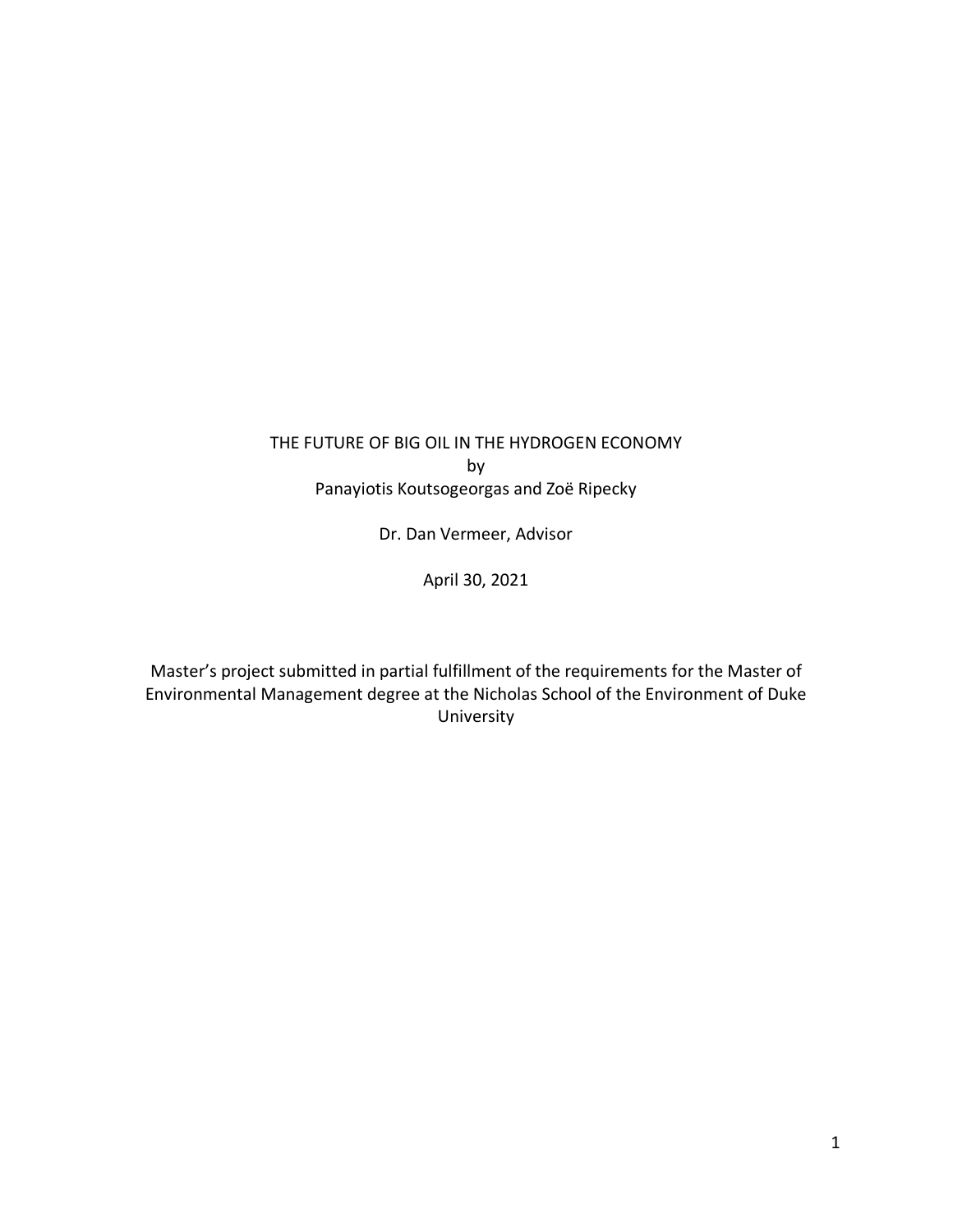# Table of Contents

| Blue Hydrogen's Dependence on Carbon Capture and Sequestration14 |
|------------------------------------------------------------------|
|                                                                  |
|                                                                  |
|                                                                  |
|                                                                  |
|                                                                  |
|                                                                  |
|                                                                  |
|                                                                  |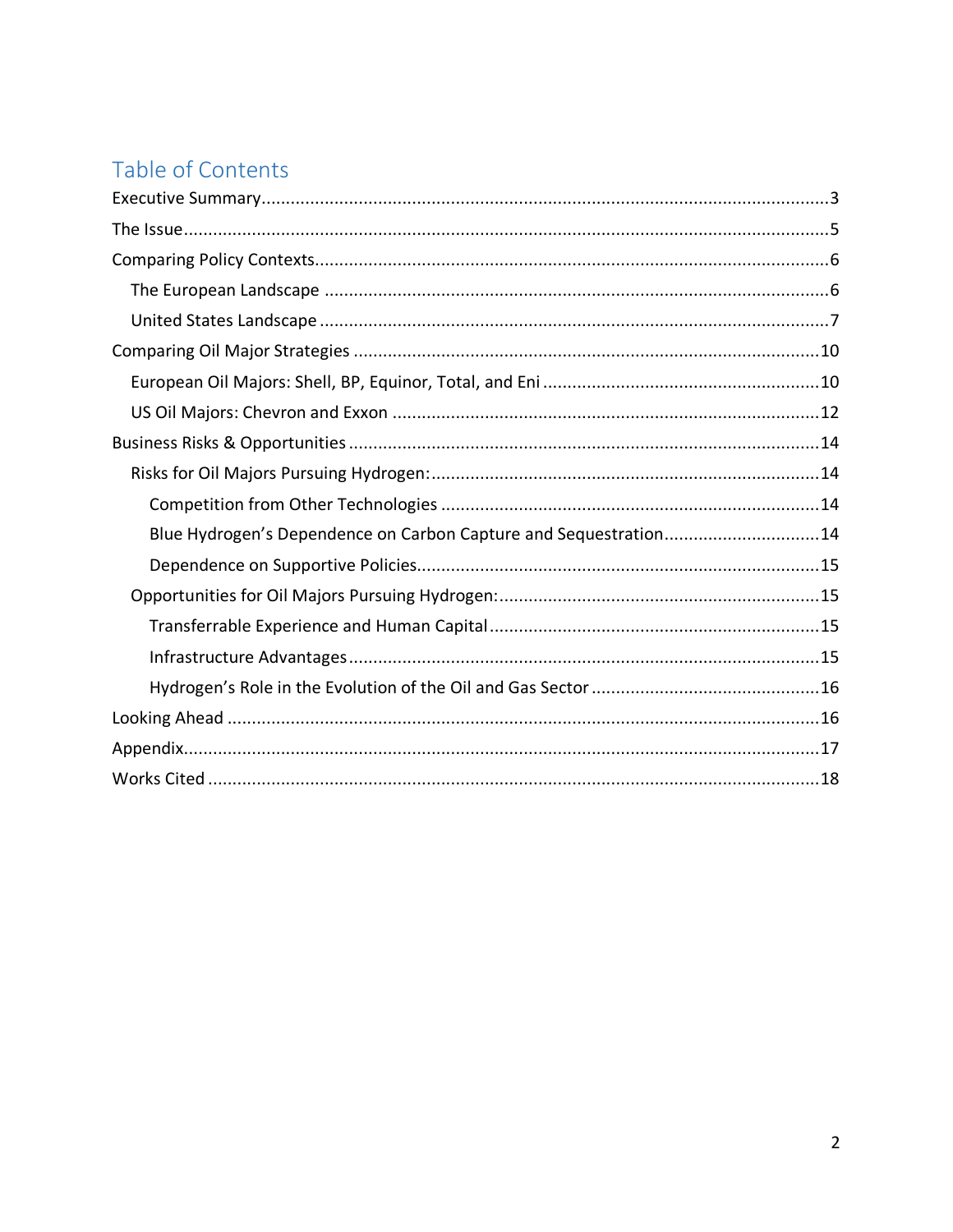## Executive Summary

As investors, policymakers, and the public prioritize the urgency of addressing climate change, oil and gas companies are forced to grapple with how to reduce and eventually eliminate carbon emissions. Recently, hydrogen has gained interest from governments, companies, and investors as one solution for replacing direct fossil fuel consumption in a new energy economy. Globally, oil and gas companies have approached hydrogen fuel with varying levels of interest and investment. In Europe, where policymakers have earmarked large sums of investment for hydrogen technologies, oil majors have been generally more proactive about incorporating hydrogen into their corporate strategies. US policymakers and oil majors have overall been less focused on hydrogen, but the US has some unique conditions that may be favorable to an expanded hydrogen industry. In addition to outlining the current policy contexts around hydrogen in Europe and the US, this paper highlights the strategies of six oil majors; ExxonMobil (Exxon), Chevron Corporation (Chevron), British Petroleum (BP), Equinor, Royal Dutch Shell (Shell) and Total, as they relate to hydrogen. It also explores the unique challenges and opportunities that exist for traditional oil and gas companies related to hydrogen, and how oil majors might adapt their infrastructure and workforce to embrace a hydrogen future.

Hydrogen produced with natural gas and coal emits carbon dioxide during production and is categorized as "gray hydrogen". Hydrogen is considered "green" when it is produced via electrolysis, the splitting of water into hydrogen and oxygen, powered by carbon-free electricity resources like solar and wind power. Only about 0.1% of hydrogen produced today is made via water electrolysis. "Blue" hydrogen, by contrast, is produced via the traditional fossil fuel methods but is paired with carbon capture and sequestration/storage (CCS) technology, capturing carbon dioxide and storing it so that it is not emitted into the atmosphere. Other possible production methods of hydrogen include nuclear-powered electrolysis, nuclear heat, and biomass gasification.

In Europe, oil and gas companies have responded to the aggressive decarbonization goal-setting from governments with their own ambitious carbon reduction goals. BP, Equinor, Shell, and Total have all adopted net-zero emissions goals by the year 2050. All four companies have begun to make major strategic shifts and invest in renewable energy technologies. In the US, where climate policies have been less consistent, emissions reduction goals made by Chevron and Exxon have been relatively less ambitious. The companies' long-term strategies have remained focused on oil and gas production, and reductions in emissions are expected primarily via investments in CCS technologies rather than renewable energy.

The EU, Norway, and UK (home to the European majors covered by this project) have ambitious policies in place incentivizing hydrogen production, with a specific focus on green hydrogen. European oil majors are taking advantage of a favorable policy environment and high likelihood of public investment and pursuing large-scale green hydrogen projects. The expertise these companies are developing in renewable energy are serving them well as they plan to pair solar and wind resources with electrolyzed hydrogen. European majors are also advancing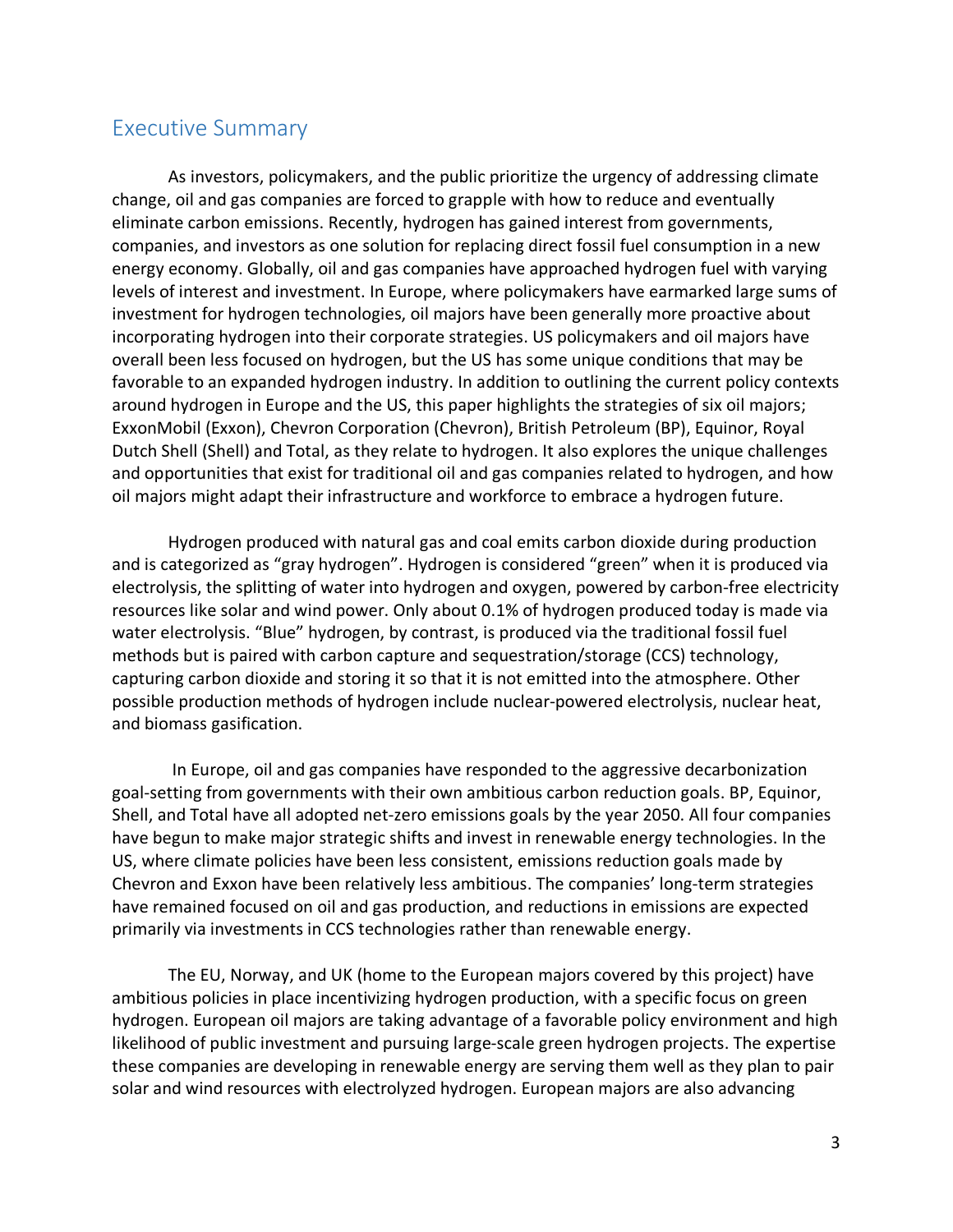projects focused on blue hydrogen and CCS, diversifying their role in Europe's planned hydrogen landscape. In the US, policymakers have highlighted clean hydrogen as an important component of decarbonization. However, aside from limited R&D investments in emerging hydrogen technologies, broadscale hydrogen policies or incentives have not been implemented. Perhaps not surprisingly in this context, Chevron and Exxon have trailed behind their European peers when it comes to announced hydrogen projects. Still, Chevron and Exxon have increasingly mentioned hydrogen as part of a long-term plan and both have made commitments to increase investment in CCS technologies, which may give them an advantage in blue hydrogen production down the line.

Finally, when it comes to oil majors participating in the hydrogen economy, this paper outlines three major risks and three opportunities. Risks include competition from other technologies, a potential overreliance on CCS, and overdependence on large-scale policy incentives. Major opportunities include existing infrastructure transferability, relevant experience and human capital, and hydrogen's potential as a point of evolution in the energy transition. With hydrogen, oil majors may have a unique opening to remain relevant in a decarbonized economy. Still, the success of the technology is highly dependent on a confluence of policy support, development of an infrastructure backbone, and advancements and costreductions across the supply chain.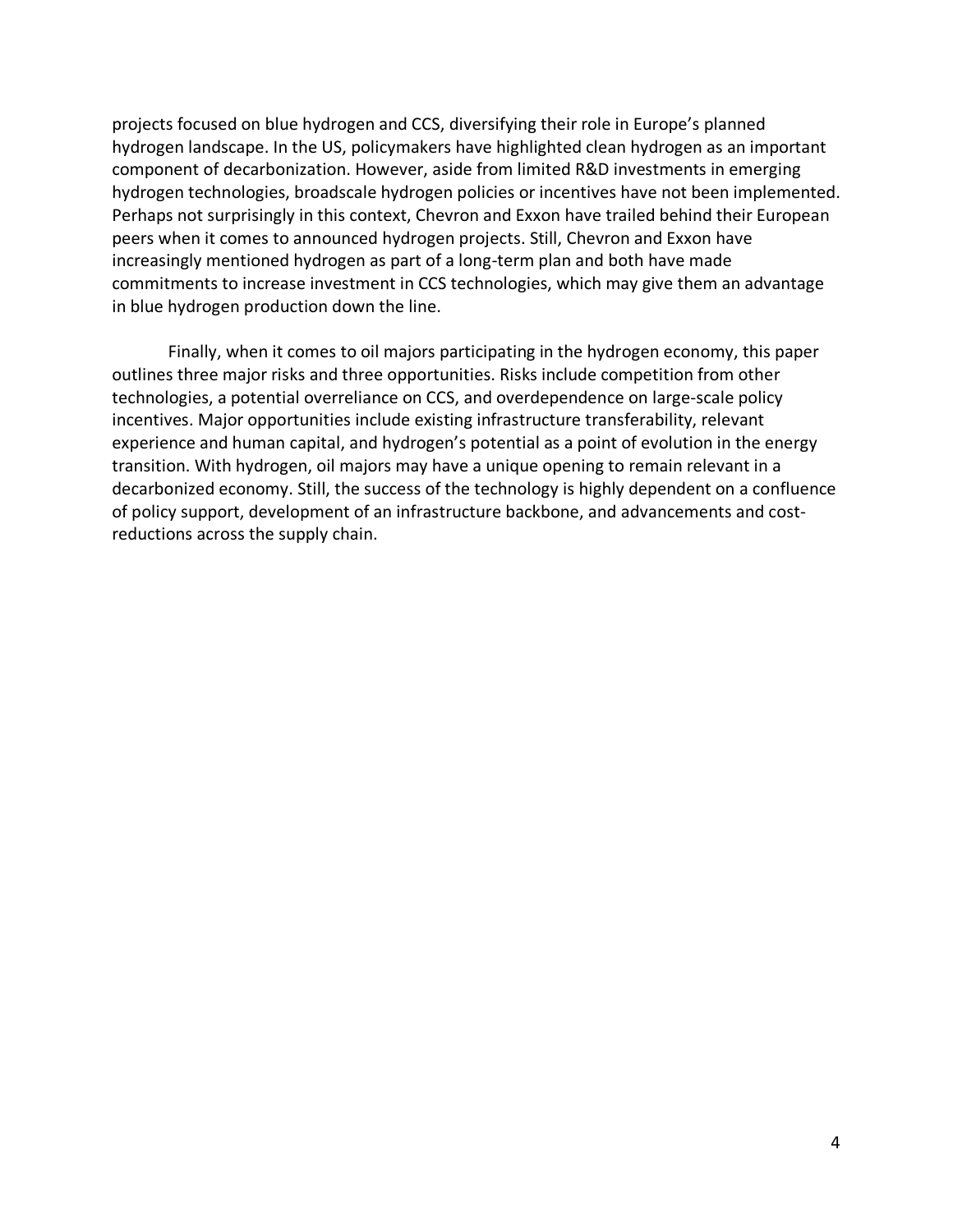## The Issue

The success of renewable energy technologies in recent decades has led governments and businesses to set ambitious carbon emission reduction targets. Challenges remain for broad decarbonization efforts, including variability of renewable electricity and the inherent advantage held by fossil fuels in energy dense applications like aviation, long-haul shipping, industrial processes, and more. Recently, hydrogen has gained interest from governments, companies, and investors as one solution for replacing direct fossil fuel consumption in a new energy economy.

Using hydrogen as an energy carrier is not a new concept. Today hydrogen is most prominently used in oil refining, agriculture, and food production. Most of the world's more than 75 Mt of hydrogen produced in 2019 was made using natural gas via a steam methane reformation (SMR) process or via coal gasification.<sup>1</sup> Hydrogen produced with natural gas and coal emits carbon dioxide during production and is categorized as "gray hydrogen". Hydrogen is considered "green" when it is produced via electrolysis, the splitting of water into hydrogen and oxygen, powered by carbon-free electricity resources like solar and wind power. According to the International Energy Agency, only about 0.1% of hydrogen produced today is made via water electrolysis without direct carbon emissions. Blue hydrogen, by contrast, is produced via the traditional coal or natural gas method but is paired with carbon capture and sequestration/storage (CCS) technology, capturing carbon dioxide and storing it so that it is not emitted into the atmosphere. Other possible production methods of hydrogen include nuclearpowered electrolysis, nuclear heat, and biomass gasification.

Currently, the end-uses for hydrogen are limited. Today, the vast majority hydrogen produced is used for oil refining and industrial ammonia and methanol production in the chemical and agricultural sectors. However, as advanced decarbonization efforts get underway over the next decades, hydrogen may have vastly expanded use cases. According to the IEA's Sustainable Development Scenario, which models a world where aggressive climate policies are implemented, by 2050 hydrogen production will be vastly increased and demand will be more evenly spread across fuel cells for cars, trucks, and ships, synthetic fuels and ammonia for aviation and shipping, flexible electricity generation in the power sector, space and water heating for buildings, as well as heat sources for industrial processes.<sup>2</sup>

Big inroads will need to be made for the hydrogen industry to ramp up enough to meet these projections. Today, both blue and green hydrogen production are costly when compared to traditional gray hydrogen production. As displayed in Table 1 in the appendix, the costs of hydrogen vary significantly depending on the production source. For example, the future viability of hydrogen produced from natural gas with CCS or with renewable energy is very dependent on natural gas prices. According to the IEA, *"*At low gas prices, renewable electricity must reach a cost range below USD \$10/MWh for electrolysis to become cost-competitive with

 <sup>1</sup> "IEA Energy Technology Perspectives 2020." IEA Webstore, 2020, webstore.iea.org/download/direct/4165.  $2$  Ibid.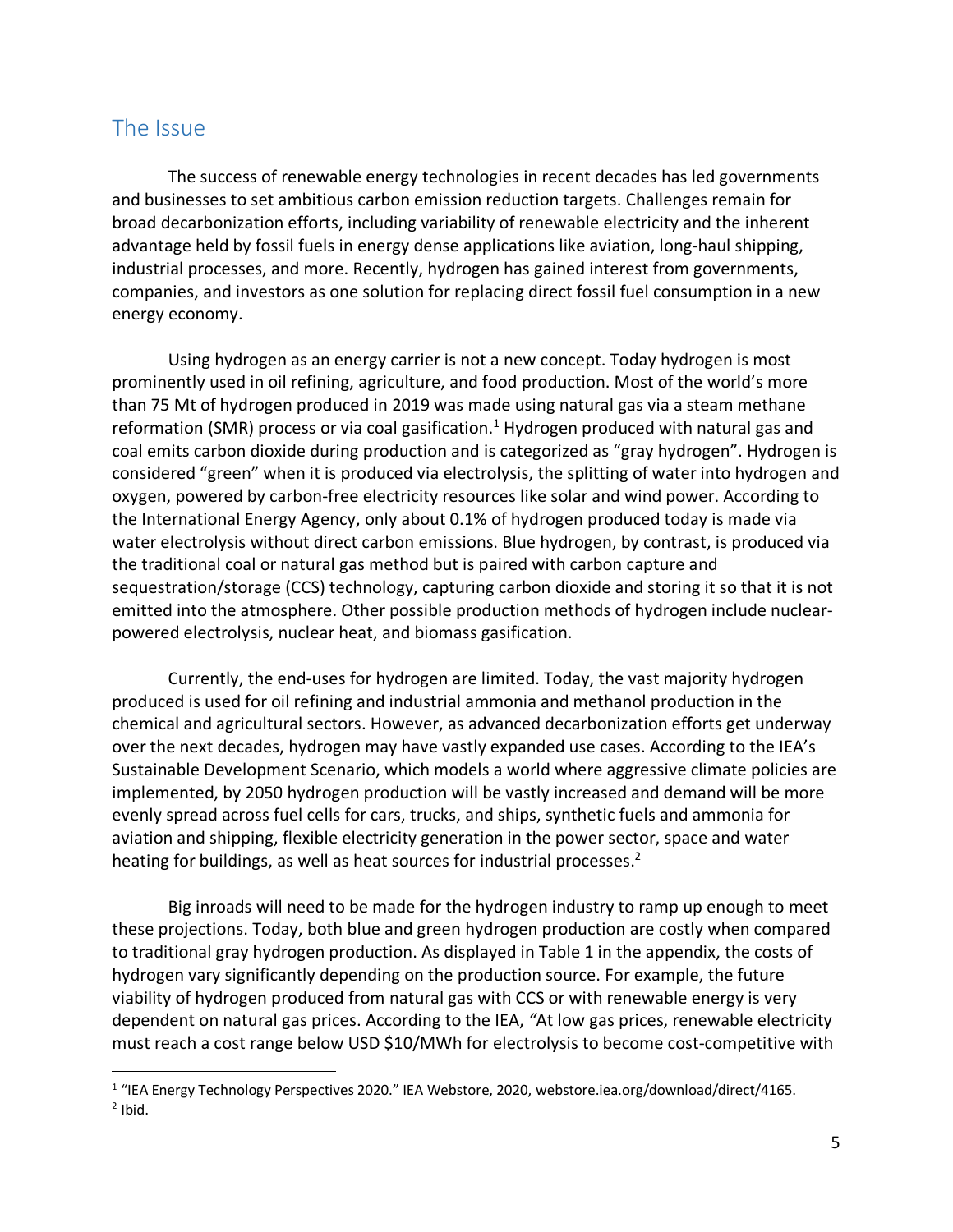natural gas with CCUS. Higher gas prices would make higher-cost renewable electricity costcompetitive: at a gas price of USD \$11/MBtu, renewable electricity would be competitive at up to around \$USD 30-45/MWh."<sup>3</sup>

There is some reason for hope that green hydrogen could become competitive quickly, particularly as solar and wind costs continue to drop rapidly. According to a Bloomberg New Energy Finance study, the cost of alkaline electrolyzers made in North America and Europe fell by 40% between 2014 and 2019, and Chinese-made systems are already up to 80% cheaper than those made in the West. <sup>4</sup> The same study concluded that if costs continue to fall and electrolyzer technology scales up, hydrogen made with renewable energy could be produced for \$0.7 to \$1.6/kg in most parts of the world before 2050. According to the report, "This would make it cheaper than producing hydrogen with fossil fuels and CCS at current costs, and equivalent to gas priced at \$6-12/MMBtu, making it competitive with current natural gas prices in Brazil, China, India, Germany and Scandinavia."

## Comparing Policy Contexts

## The European Landscape

In general, European governments have sought to lead the global transition from fossil fuels to renewable energy. In 2018, the European Union announced its goal to be "an economy with net-zero greenhouse gas emissions" by 2050.<sup>5</sup> The 27-member bloc has already made unprecedented gains in renewable energy deployment. In 2020, renewables overtook fossil fuels for the first time to become the largest source of power in the EU electricity mix. According to a report from think tanks Ember and Agora Energiewende, renewable energy sources like wind and solar generated 38% of the EU's electricity in 2020, while fossil fuels contributed 37%.<sup>6</sup> Still, for the EU to meet its 2050 net-zero target and intermediate goal of reducing GHG emissions by 55% by 2030, more clean energy technologies need to be deployed not only in the electricity sector but across transportation, industrialized processes, heating, and other sectors. Given the gross scale of decarbonization required, hydrogen has received significant consideration as an essential piece of the European climate strategy.

The EU plans to spend \$558B to hit ambitious targets of 6 GW of green hydrogen via electrolysis by 2024, 40 GW by 2030, and 500 GWs by 2050. The EU has also set a goal of importing 40 GW of green hydrogen from neighboring non-EU countries. On a country level,

 $3$  Ibid.

<sup>4</sup> Hydrogen Economy Outlook, Key Messages, Bloomberg New Energy Finance, March 30, 2020

<sup>5</sup> "Communication from the Commission: A Clean Planet for All A European Strategic Long-Term Vision for a Prosperous, Modern, Competitive and Climate Neutral Economy." EUR, 28 Nov. 2018, eur-lex.europa.eu/legalcontent/EN/TXT/?uri=CELEX%3A52018DC0773.

<sup>6</sup> Graichen, Patrick, and Dave Jones. "EU Power Sector in 2020." Ember Climate, 15 Feb. 2021, https://emberclimate.org/project/eu-power-sector-2020/.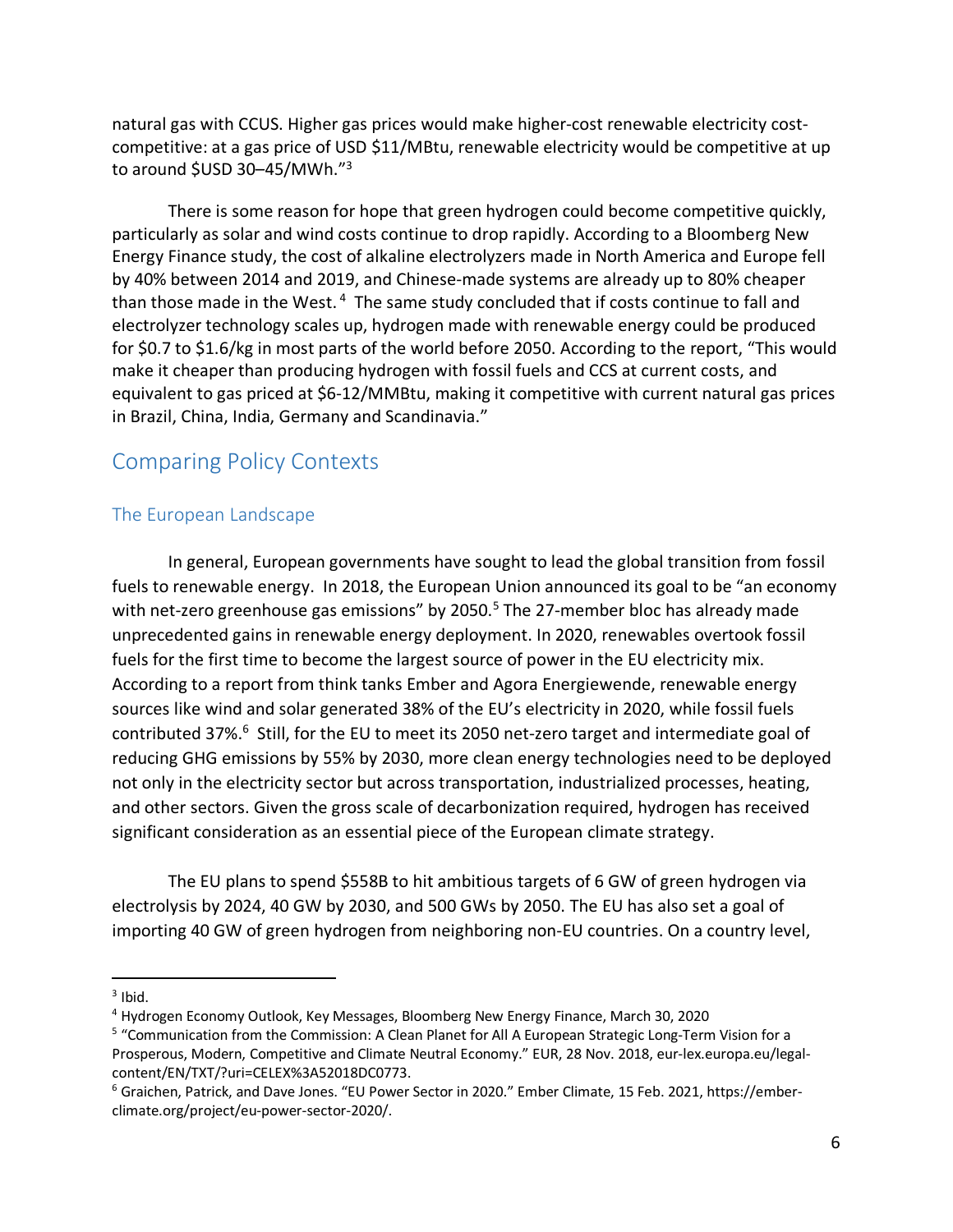most member states have plans for clean hydrogen in their National Energy and Climate Plans and have joined a region-wide "Hydrogen Initiative".<sup>7</sup> Central to the EU's plan is a "backbone" hydrogen pipeline system that would allow countries to transport hydrogen produced at lower costs to areas with highest demand. Under this scenario, hydrogen would be blended with natural gas for distribution across Europe, and pipelines eventually may be retro-fitted to support solely hydrogen. Plans for a pipeline system are still in their early stages, but related infrastructure investments could make hydrogen a critical component of Europe's future energy system.

Neighboring European countries that are home to oil majors covered by this project have made similarly ambitious decarbonization goals and have highlighted hydrogen as an important solution. Norway's government has a goal of reducing emissions by between 90 and 95 percent before 2050, and has introduced a carbon tax that is due to increase 5% per year until 2025, incentivizing green investments across the board. In addition, Norway has introduced tax breaks for electricity supplied for hydrogen production via electrolysis as well as for consumers purchasing hydrogen-based vehicles.<sup>8</sup> The UK announced in 2019 its goal for net-zero GHG emissions by 2050 and is also centering hydrogen as one means of achieving decarbonization. Hydrogen is a key component of the government's "Ten Point Plan for a Green Industrial Revolution." By 2030, the UK is aiming for 5 GW of green and blue hydrogen, with plans to create hubs around existing facilities with natural gas infrastructure.<sup>9</sup> Similar to the EU, the UK plans to create a hydrogen "backbone" from pipelines within the country through National Grid's Project Union initiative. This will build off of the government's 10-point plan to invest more than £1B in hydrogen and will support the establishment of carbon capture, utilization and storage (CCUS) in four industrial clusters across the UK.<sup>10</sup> This is still in an initial scoping and assessment phase, but the plan already has monetary backing from the government and the grid operator, who hope to use this to decarbonize and learn more about hydrogen.

## United States Landscape

In comparison to the European Union, Norway, and Great Britain, the US government has been less resolute when it comes to long-term GHG emissions reduction goals. The Trump

 <sup>7&</sup>quot; A Hydrogen Strategy for a Climate-Neutral Europe." European Commission, 7 Aug. 2020, https://ec.europa.eu/energy/sites/ener/files/hydrogen\_strategy.pdf

<sup>8</sup> Norway, Norwegian Ministry of Petroleum and Energy and Norwegian Ministry of Climate and Environment, Tina Bru and Sveinung Rotevatn. The Norwegian Government's Hydrogen Strategy – towards a Low Emission Society, 2020.

<sup>&</sup>lt;sup>9</sup> Reilly, Thomas. "Hydrogen Policy Development in the UK." Inside Energy & Environment, 29 Mar. 2021, https://www.insideenergyandenvironment.com/2021/03/hydrogen-policy-development-in-the-uk/.<br><sup>10</sup> Making Plans for a Hydrogen 'Backbone' across Britain, 18 Mar. 2021,

https://www.nationalgrid.com/stories/journey-to-net-zero-stories/making-plans-hydrogen-backbone-acrossbritain.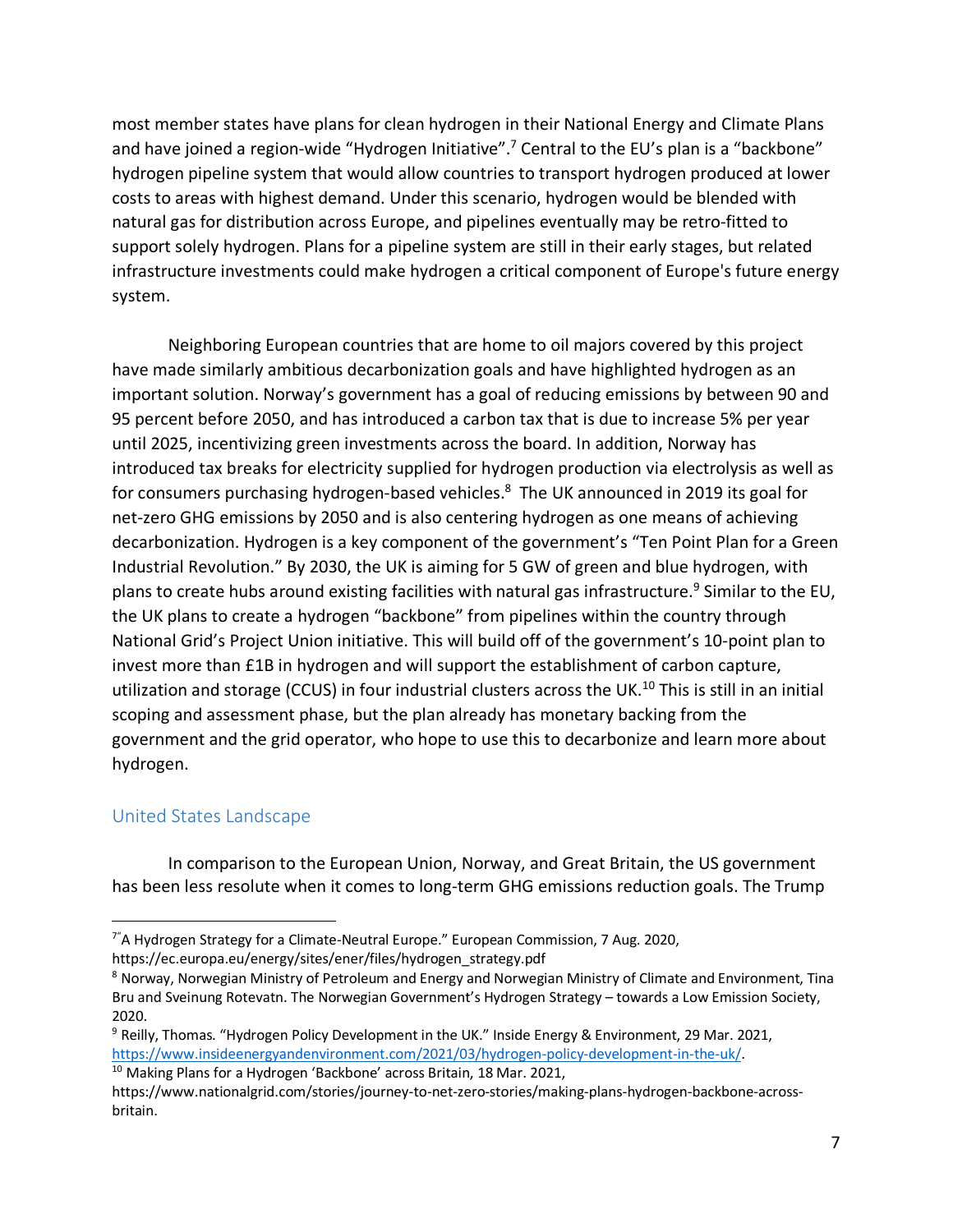administration's withdrawal from the Paris Climate Accords and rollback of many environmental regulations set the US back when it came to ambitious climate policies. Today, the Biden administration has displayed a renewed interest in climate policy and has announced goals to create a carbon-free power grid by 2035 and a net zero emissions economy by 2050. Members of the Biden administration have mentioned hydrogen's potential role in achieving net-zero GHG emissions, but have so far been less specific about targeted goals and policies related to the technology.

Today, traditional "gray" hydrogen resources are already extensively integrated into many of the US's industrial processes. Hydrogen is used across the refining and petrochemical industries, and the U.S. has a broad hydrogen pipeline system with 1600 miles clustered primarily in refining-focused states like Texas and Louisiana.<sup>11</sup> The US government has also made some investments in advancing new hydrogen technologies, though not on the same scale as European governments. Over the past two decades, the U.S. Department of Energy (DOE) has spent \$4 billion on R&D efforts related to hydrogen technologies. According to a DOE hydrogen report, over this time 1,100 U.S. hydrogen-related patents have been issued and over 30 commercial technologies have been brought to market.<sup>12</sup> In the US, previously experimental technologies like fuel cells have become more prevalent in forklifts, modular power units, and commercial vehicles across the country.

In November 2020, the US DOE released a Hydrogen Program Plan, a report that outlined the applications of hydrogen and research focuses. The Biden administration has displayed a new interest in hydrogen and announced in March the awarding of \$2 million for the development of "clean hydrogen technologies."<sup>13</sup> Despite this announcement and some mentions of hydrogen's role in decarbonization, as of April 2021, hydrogen-related policy initiatives from the Biden administration have been limited. Critics say that limited R&D funding is a start, but that much more needs to be done to match the long-term visions and funding levels present in other countries. Some possible policy levers include larger scale governmentfunded R&D investment, targeted tax credits like those offered to solar and wind resources, emissions standards for transport and power, and an economy-wide carbon pricing system.<sup>14</sup>

Given its current cost advantages, some oil and gas leaders and industry analysts consider blue hydrogen to be the most viable type of hydrogen in the short and medium

<sup>&</sup>lt;sup>11</sup> "Hydrogen Pipelines." Energy.gov, www.energy.gov/eere/fuelcells/hydrogenpipelines#:~:text=Approximately%201%2C600%20miles%20of%20hydrogen,operating%20in%20the%20United%20 States.

<sup>&</sup>lt;sup>12</sup> United States, Office of Energy Efficiency and Renewable Energy. Department of Energy Hydrogen Program Plan, November 2020.

<sup>&</sup>lt;sup>13</sup> "U.S. Department Of Energy Awards \$2 Million To Develop Clean Hydrogen Technologies." Energy.gov, 15 Mar. 2021, www.energy.gov/articles/us-department-energy-awards-2-million-develop-clean-hydrogen-technologies. <sup>14</sup> Melvin, Jasmin. "US Seen Lagging in Hydrogen Investment, Deployment as Long-Term Vision Lacking." US Seen Lagging in Hydrogen Investment, Deployment as Long-Term Vision Lacking | S&P Global Platts, 9 Mar. 2021, www.spglobal.com/platts/en/market-insights/latest-news/electric-power/030921-us-seen-lagging-in-hydrogeninvestment-deployment-as-long-term-vision-lacking.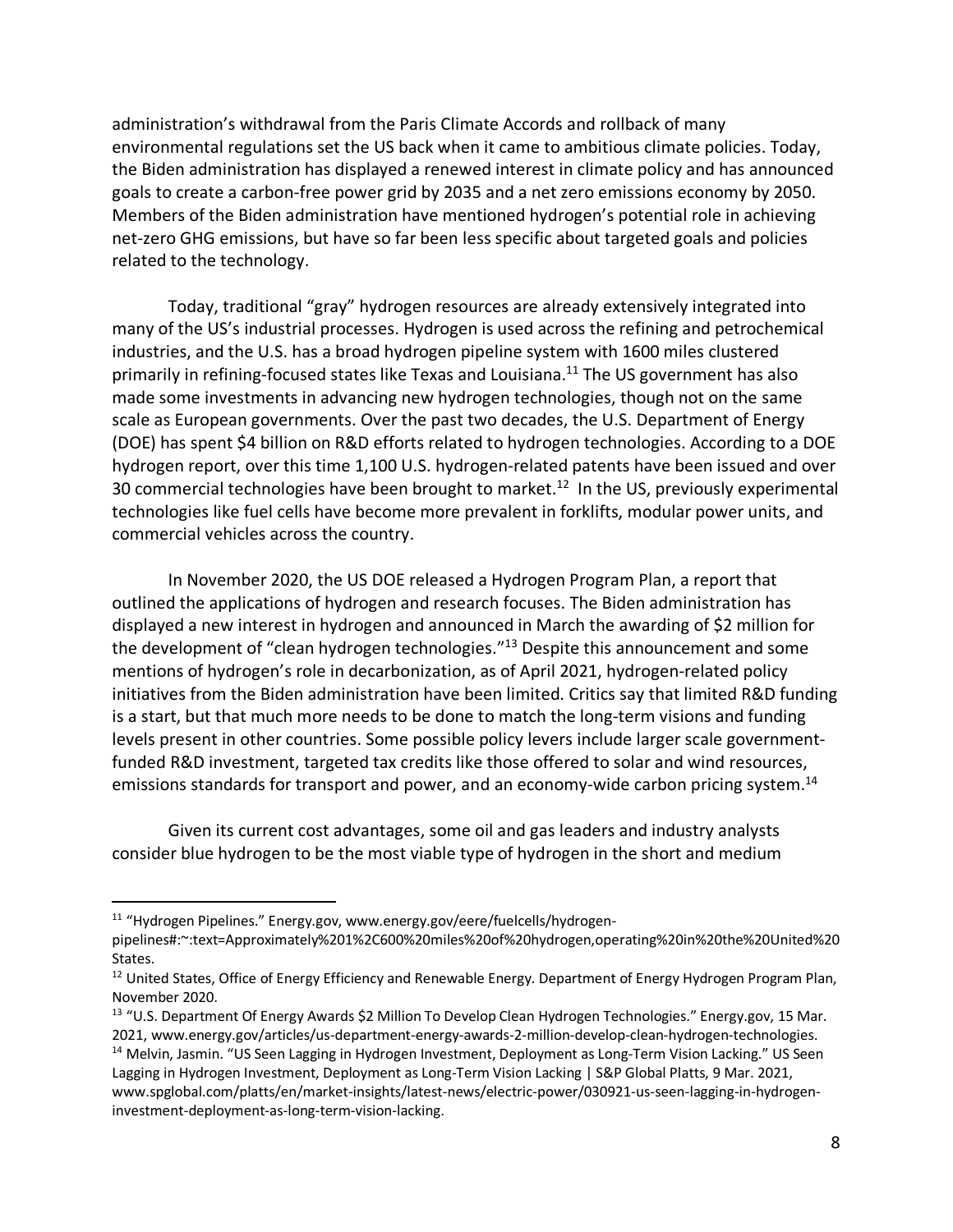term.15 The US has several advantages when it comes to blue hydrogen. Firstly, the US's abundant domestic natural gas resources and existing gas pipeline infrastructure could be channeled to fuel blue hydrogen production. The US has the fourth largest natural gas reserve and in recent years has led the world in natural gas production.<sup>16</sup> Additionally, according to a study from Resources for the Future, there are at least 2.7 million inactive gas and oil wells in the US.17 Research conducted by Sandia National Laboratories has concluded that depleted oil and gas wells could be repurposed for hydrogen storage, though potential for leakage and contamination of fuel with impurities poses challenges. <sup>18</sup> Secondly, the US is a leader in carbon capture and storage, a technology necessary for the large-scale production of blue hydrogen. According to the Global Carbon Capture and Storage Institute, the US is home to over 38 commercial CCS facilities in different stages of development, representing over half of the total projects around the world. Further, 12 of the 17 large-scale CCS facilities initiated in 2020 are based in the US.19 This recent burst in CCS development in the US can likely be attributed to the 45Q tax credit which was doubled in 2018.<sup>20</sup> The credit provides \$50 for every metric ton of CO2 that's sequestered, or \$35 a ton for producing oil with the captured carbon. In May 2020, the IRS issued guidance to help developers take advantage of these incentives.<sup>21</sup>

Critics say that even with these incentives, it remains to be seen whether CCS can be truly cost-effective and environmentally sound. Some point to the large percentage of CCS plants that have ended in failure for financial, technological, or other reasons.<sup>22</sup> Others argue that today's CCS technology rarely prevents 100% of emissions and may have residual environmental impacts such as carbon leakage, and money used for CCS may be better invested directly into renewable energy technologies. Still, technological advancements and newly defined incentives may make it more viable, and CCS makes up large portions of future carbon reductions in models prepared by IEA and others. Oil and gas companies continue to make significant investments in the technology, as described in more detail in the following sections. The US's dominance in CCS technology could produce a competitive edge when it comes to blue

<sup>&</sup>lt;sup>15</sup> Hornyak, Tim. "An \$11 Trillion Global Hydrogen Energy Boom Is Coming. Here's What Could Trigger It." CNBC, CNBC, 4 Dec. 2020, www.cnbc.com/2020/11/01/how-salt-caverns-may-trigger-11-trillion-hydrogen-energy-boom.<br><sup>16</sup> "U.S. Energy Information Administration - EIA - Independent Statistics and Analysis." International - U.S. Ener

*Information Administration (EIA)*, www.eia.gov/international/overview/world.

<sup>17</sup> Ho, Jacqueline, et al. Resources for the Future, 2016, *Plugging the Gaps in Inactive Well Policy*, media.rff.org/archive/files/document/file/RFF-Rpt-PluggingInactiveWells.pdf.

<sup>&</sup>lt;sup>18</sup> "Storing Hydrogen Underground Could Boost Transportation, Energy Security." Sandia National Laboratories: News Releases : Storing Hydrogen Underground Could Boost Transportation, Energy Security, 9 Dec. 2014, shareng.sandia.gov/news/resources/news\_releases/underground\_hydrogen/#.Wsp9GIjwY2w.

<sup>19</sup> Page, Brad, et al. "Global Status of CCS." *Global CCS Institute* , Dec. 2020, www.globalccsinstitute.com/wpcontent/uploads/2020/12/Global-Status-of-CCS-Report-2020\_FINAL\_December11.pdf.

<sup>&</sup>lt;sup>20</sup> Wade, Will, and Brian Eckhouse. "Fossil Fuel's Answer to Climate Change Just Got Less Expensive." Bloomberg.com, Bloomberg, 11 June 2020, 7am, www.bloomberg.com/news/features/2020-06-11/carboncapture-tool-against-climate-change-just-got-cheaper?sref=mPmNm70H. 21 "Treasury, IRS Provide Regulations to Help Businesses Claim Credits for Carbon Capture." *Internal Revenue* 

*Service*, 28 May 2020, www.irs.gov/newsroom/treasury-irs-provide-regulations-to-help-businesses-claim-creditsfor-carbon-capture.

<sup>22</sup> Abdulla, Ahmed, et al. 2020, *Explaining Successful and Failed Investments in U.S. Carbon Capture and Storage Using Empirical and Expert Assessments*, iopscience.iop.org/article/10.1088/1748-9326/abd19e.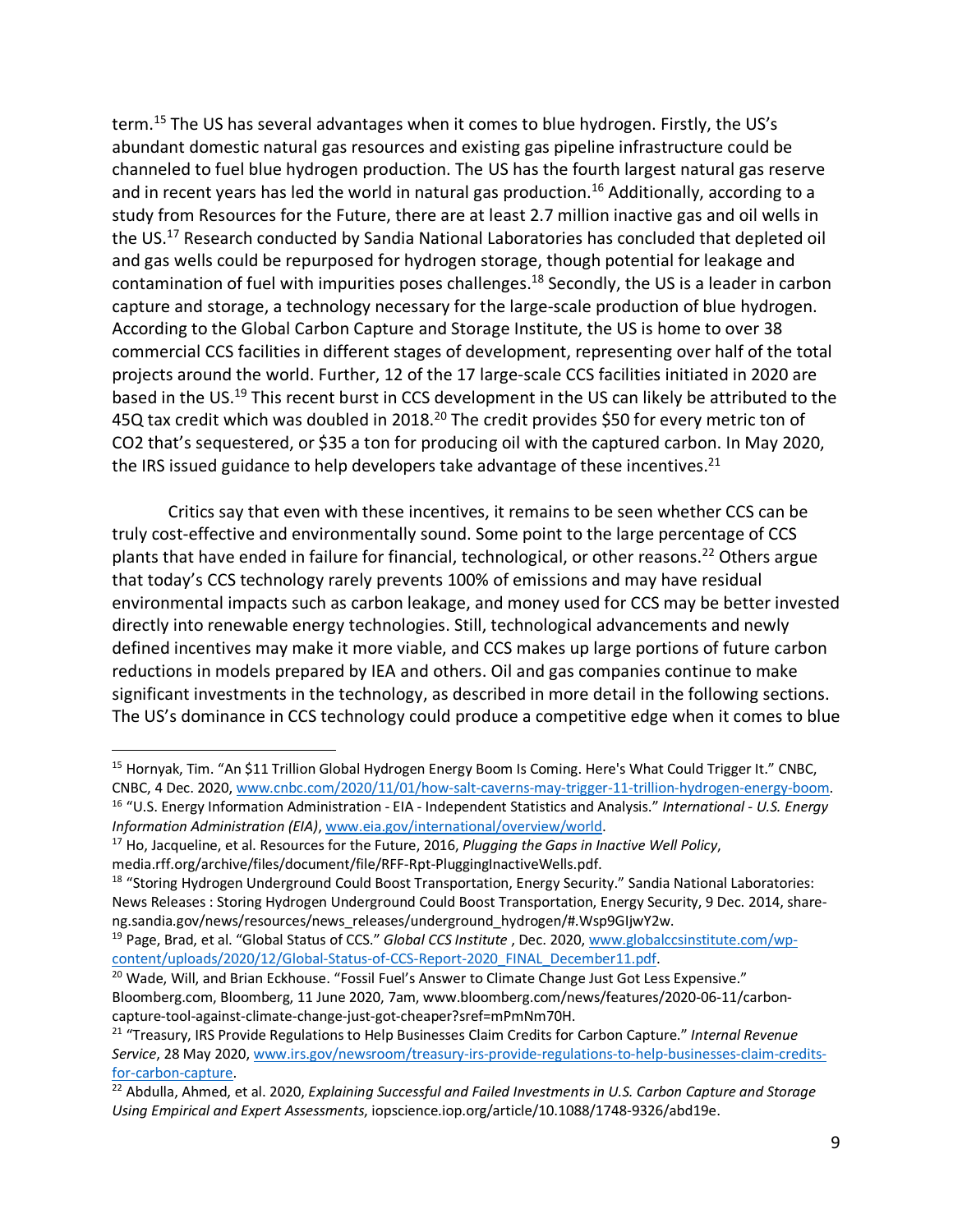hydrogen, especially if CCS becomes more cost-effective and technologically advanced in the meantime. Alternatively, if green hydrogen is prioritized by investors and policymakers, a focus on carbon capture and blue hydrogen development may leave the US at a disadvantage.

Many energy experts and industry players agree that the US is uniquely positioned to take advantage of the environmental and economic benefits of hydrogen. Twenty leading industry stakeholders released the *Roadmap to U.S Hydrogen Economy*, outlining the potential for hydrogen in the United States. Chevron and Shell were listed as collaborators on the report, as well as utilities like Xcel Energy, Southern Power, and Southern California Edison, auto manufacturers like Hyundai, Honda, and Nikola, and prominent hydrogen value chain participants like Plug Power and Air Liquide. According to the report, by 2050, "the U.S. hydrogen economy could lead to an estimated \$750 billion per year in revenue and a cumulative 3.4 million jobs."23

# Comparing Oil Major Strategies

## European Oil Majors: Shell, BP, Equinor, Total, and Eni

In Europe, where the EU and country-level governments have more aggressively pursued decarbonization policies and goals, oil majors have responded with their own emissions reduction commitments and business strategy shifts. Some, like Danish oil and gas company Ørsted (formerly DONG Energy), have transitioned out of their oil and gas holdings altogether<sup>24</sup>. The four European oil majors examined in this paper, BP, Equinor, Total and Shell, have all committed to net zero targets by 2050 or sooner. In addition, each of these firms have invested in renewable energy firms via strategic acquisitions and business shifts. In 2018, European majors spent about 6.2% of their capex on renewables compared to 0.8% spent on average by oil majors in the rest of the world, including in the US. $^{25}$ 

Equinor announced aims to grow their renewable energy capacity 10-fold before 2026 and become an "offshore wind major." Among other projects, Equinor has won contracts to develop offshore wind projects totaling 3.3 GW of power for New York state. Last year, Equinor

 <sup>23</sup> 2020, *ROAD MAP TO A US HYDROGEN ECONOMY*,

static1.squarespace.com/static/53ab1feee4b0bef0179a1563/t/5e7ca9d6c8fb3629d399fe0c/1585228263363/Road +Map+to+a+US+Hydrogen+Economy+Full+Report.pdf.

<sup>&</sup>lt;sup>24</sup> "Could Our Green Transformation Inspire Yours?" Our Green Energy Transformation | Ørsted, us.orsted.com/about-orsted/our-green-energy-transformation.

<sup>25</sup> Elliott, Stuart. "UK Oil, Gas Industry Sees Role in Hydrogen, CCS Developments." Edited by Jonathan Dart, *UK Oil, Gas Industry Sees Role in Hydrogen, CCS Developments | S&P Global Platts*, 29 Jan. 2020,

www.spglobal.com/platts/en/market-insights/latest-news/coal/012920-uk-oil-gas-industry-sees-role-in-hydrogenccs-

developments?utm\_campaign=corporatepro&utm\_medium=contentdigest&utm\_source=oilmajors\_shifting\_lands cape.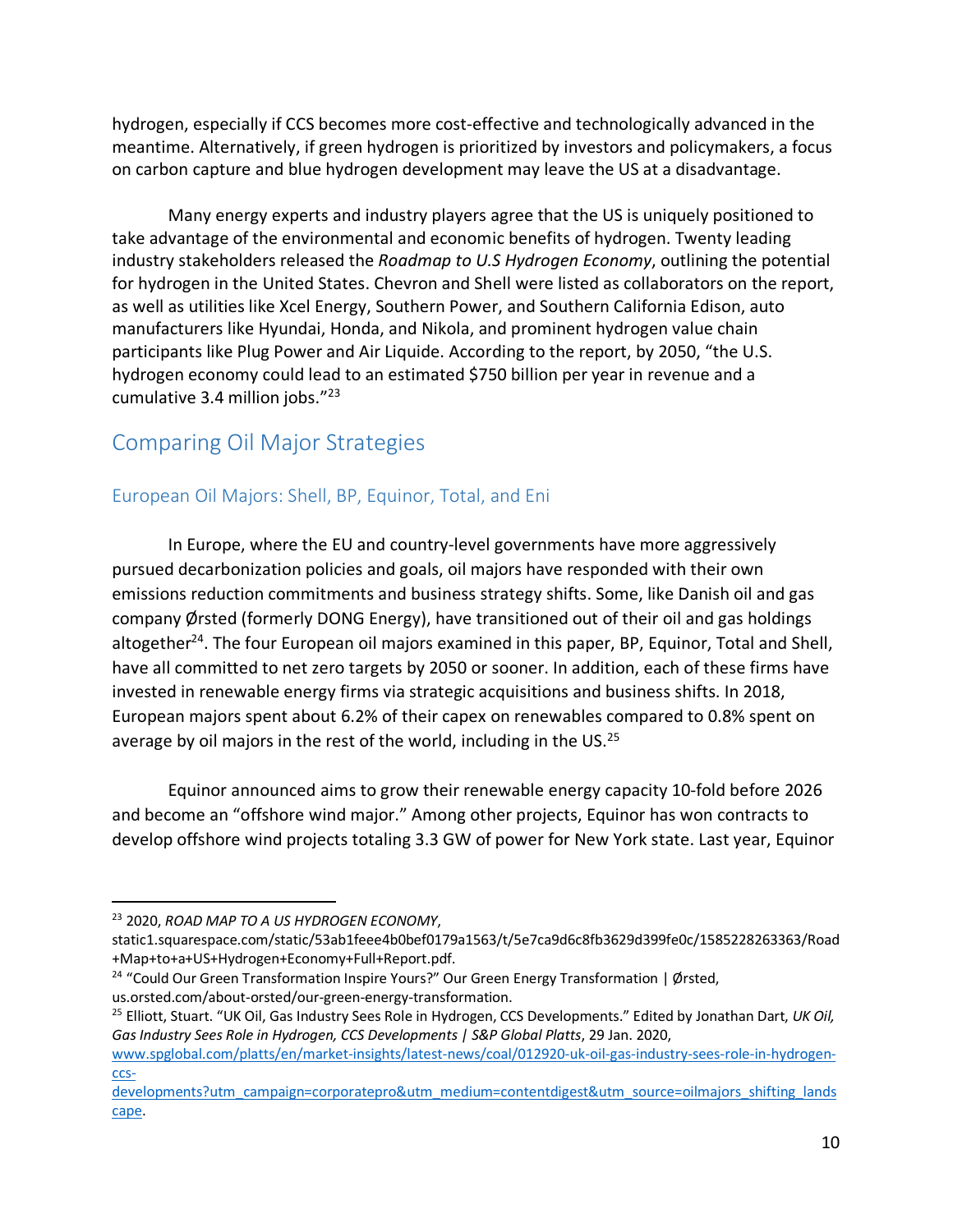brought in BP as a strategic partner in their New York offshore wind development plans. <sup>26</sup> BP's 50% stake in Equinor's New York wind project adds to BP's other renewable energy investments, such as their 50% stake in LightSource BP (formerly Lightsource Renewable Energy), one of the largest solar developers in Europe. Total has set an ambitious target for 100 GW of installed renewable energy capacity by 2050.<sup>27</sup> In 2019, Shell acquired floating wind developer Eolfi, and last year announced plans to invest between \$2-3B in renewables annually.

Given the overall favorable regulatory environment for green hydrogen in Europe and the investments already made by European oil majors in renewable energy, green hydrogen has been a somewhat natural fit for the European majors. Shell, Equinor, BP, and Total have all announced projects producing hydrogen via renewable electrolysis. In depicting plans, most majors express the anticipated reliance on some level of government investment in projects. In some cases, government subsidies may make up between 40%-50% of capital costs for pilot projects.<sup>28</sup> Shell, Equinor, and a group of investors are developing NortH2, the largest green hydrogen production project announced to date. <sup>29</sup> The project is to begin production by 2027 and by 2040 is expected to produce 800,000 tons of green hydrogen using 10GW of offshore wind in the North Sea. Another of Shell's projects, the REFHYNE project, began construction in 2018 and is a polymer electrolyte membrane (PEM) electrolysis project with a peak capacity of 10 MW, producing  $\sim$ 13,000 tons of hydrogen per year. <sup>30</sup> Meanwhile, Total announced early this year a cooperation agreement with French electricity giant Engie to build and operate the Masshlyia project, expected to be France's largest renewable hydrogen production site to date. The project will produce hydrogen for a Total refinery and will be powered by over 100 MW of solar energy.<sup>31</sup> BP has announced several green hydrogen production plans, including via two separate partnerships with European renewable energy giants Iberdola and Ørsted. BP is also exploring green hydrogen production in Australia to produce exportable ammonia for the South East Asia region.<sup>32</sup>

<sup>30</sup> "REFHYNE Clean Refinery Hydrogen for Europe", 7 July 2020, accessed April 2021, https://refhyne.eu/ <sup>31</sup> "TOTAL AND ENGIE PARTNER TO DEVELOP FRANCE'S LARGEST SITE FOR THE PRODUCTION OF GREEN

https://www.bp.com/en/global/corporate/news-and-insights/press-releases/bp-australia-announces-feasibilitystudy-into-hydrogen-energy-production-facility.html

<sup>&</sup>lt;sup>26</sup> Equinor. "Equinor Partners with BP in US Offshore Wind to Capture Value and Create Platform for Growth." *Equinor.com*, Equinor, 10 Sept. 2020, www.equinor.com/en/news/2020-09-offshore-wind.html.

<sup>27</sup> "Solar and Wind: Our Ambition in Renewable Energies." *Total.com*, Total, www.total.com/energyexpertise/exploration-production/renewable-energies/solar-energy-and-wind-energy.

<sup>&</sup>lt;sup>28</sup> Redmond, Simon, et al. "The Hydrogen Economy: Can Natural Gas And H2 Have A Symbiotic Relationship?" The Hydrogen Economy: Can Natural Gas And H2 Have A Symbiotic Relationship? | S&P Global Ratings, 19 Nov. 2020, www.spglobal.com/ratings/en/research/articles/210422-the-hydrogen-economy-can-natural-gas-and-h2-have-asymbiotic-relationship-11911512.

<sup>&</sup>lt;sup>29</sup> "Kickstarting the Green Hydrogen Economy." NortH2, 12 Apr. 2021, www.north2.eu/en/.

HYDROGEN FROM 100% RENEWABLE ELECTRICITY." Total.com, Total, 13 Jan. 2021,

www.total.com/media/news/press-releases/total-and-engie-to-develop-france-s-largest-site-of-green-hydrogen.  $32$  "BP Australia announces feasibility study into hydrogen energy production facility", May 8, 2020,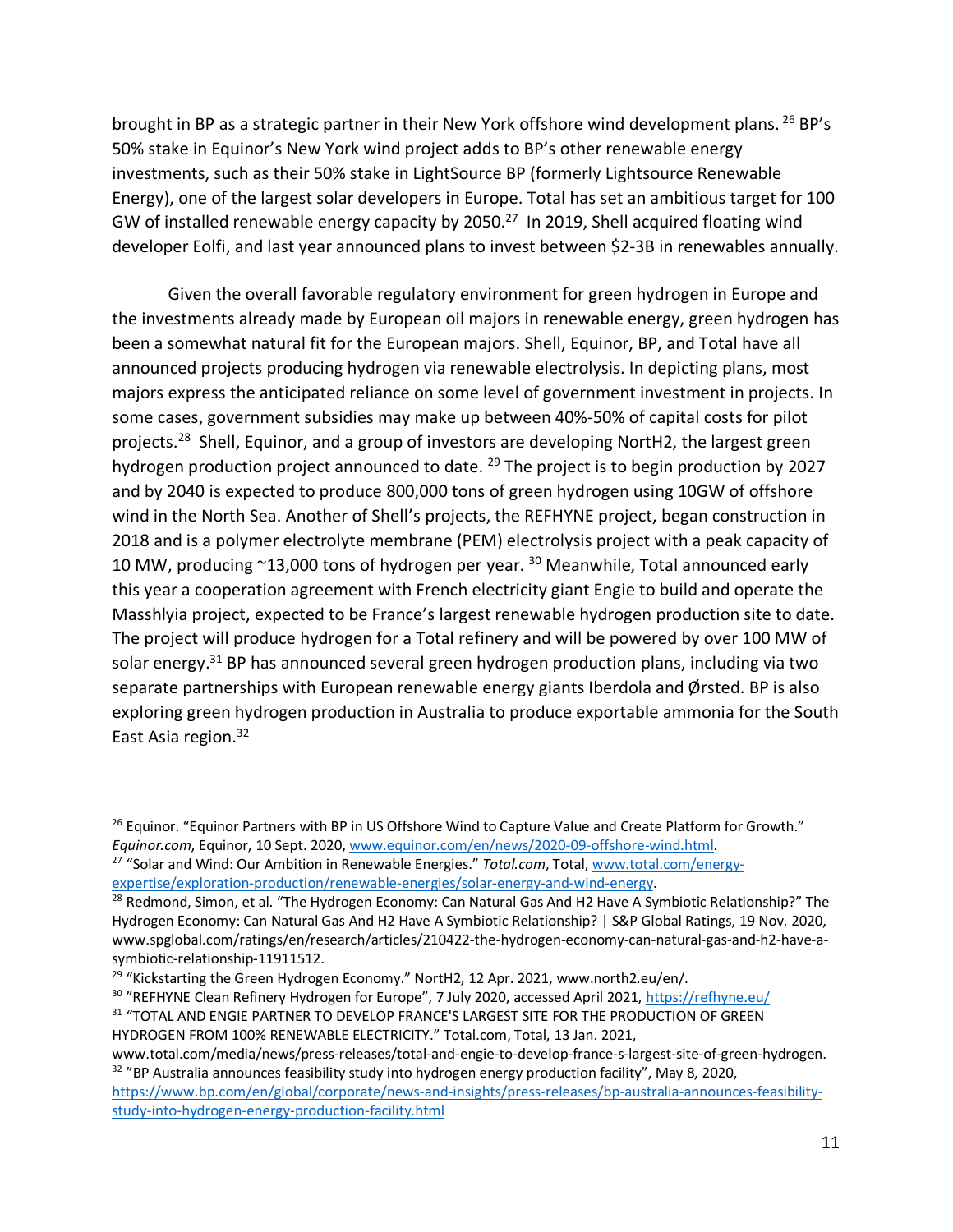The companies are also investing in blue hydrogen opportunities. Equinor, Total and Shell all have blue hydrogen production projects either live or in the development process. These companies have all generally been active in the CCS space, developing experience that may prove useful for more blue hydrogen production down the line. For example, Equinor, Shell, and Total are collaborating on the largest carbon transportation and storage project announced to date near Oslo, with an initial capacity of 1.5 million tons of CO2 per year. As mentioned later in this paper, risks exist with CCS technologies. In Europe specifically, public opposition and regulatory restriction could pose unique challenges. Some environmental groups and Green Party politicians in Europe argue that a focus on blue hydrogen will not make a significant enough dent into decarbonization and is a way for oil and gas companies to maintain their grip on the energy industry.33

European oil majors are taking advantage of the favorable policy environment and high likelihood of public investment and pursuing large-scale green hydrogen projects. The expertise these companies are developing in renewable energy are serving them well as they plan to pair solar and wind resources with electrolyzed hydrogen. European majors are also advancing projects focused on blue hydrogen and CCS, diversifying their role in Europe's planned hydrogen landscape.

#### US Oil Majors: Chevron and Exxon

In comparison to European oil and gas majors, Chevron and Exxon have taken a different approach when it comes to emissions reduction goals and renewable energy investment. Both companies released climate reports, but unlike most of the European majors, neither company has a net-zero by 2050 goal or a public carbon price. In investor reports, both companies cite risks related to investing in new business strategies and have preferred to focus on continued oil and gas development into the future. Climate goals from both companies have focused on emissions reductions related to oil and gas operations and on CCS technologies rather than substantial transitions in business strategy. This has led to increased pressure from investors to better prepare for business risks related to decarbonization. In February 2021, S&P Global Ratings downgraded Chevron and Exxon by one level, partially due to risks related to the energy transition and climate change. S&P noted that despite their published sustainability plans, Chevron and Exxon's climate efforts did not provide "material credit differentiation."<sup>33</sup>

In recent investor calls and reports, Chevron and Exxon have increasingly cited hydrogen as an important part of the companies' futures, but both companies have historically lagged their European peers when it comes to hydrogen-related projects. However, recent pressure from investors and new announcements may signal shifting strategies around the technology. This month, Chevron announced a memorandum of understanding with Toyota Motor North

 <sup>33</sup> "S&P Downgrades Exxon and Chevron on Climate Risk, Dour Earnings." *Reuters*, Thomson Reuters, 12 Feb. 2021, www.reuters.com/article/us-usa-oil-credit/sp-downgrades-exxon-and-chevron-on-climate-risk-dour-earningsidUSKBN2AC29C.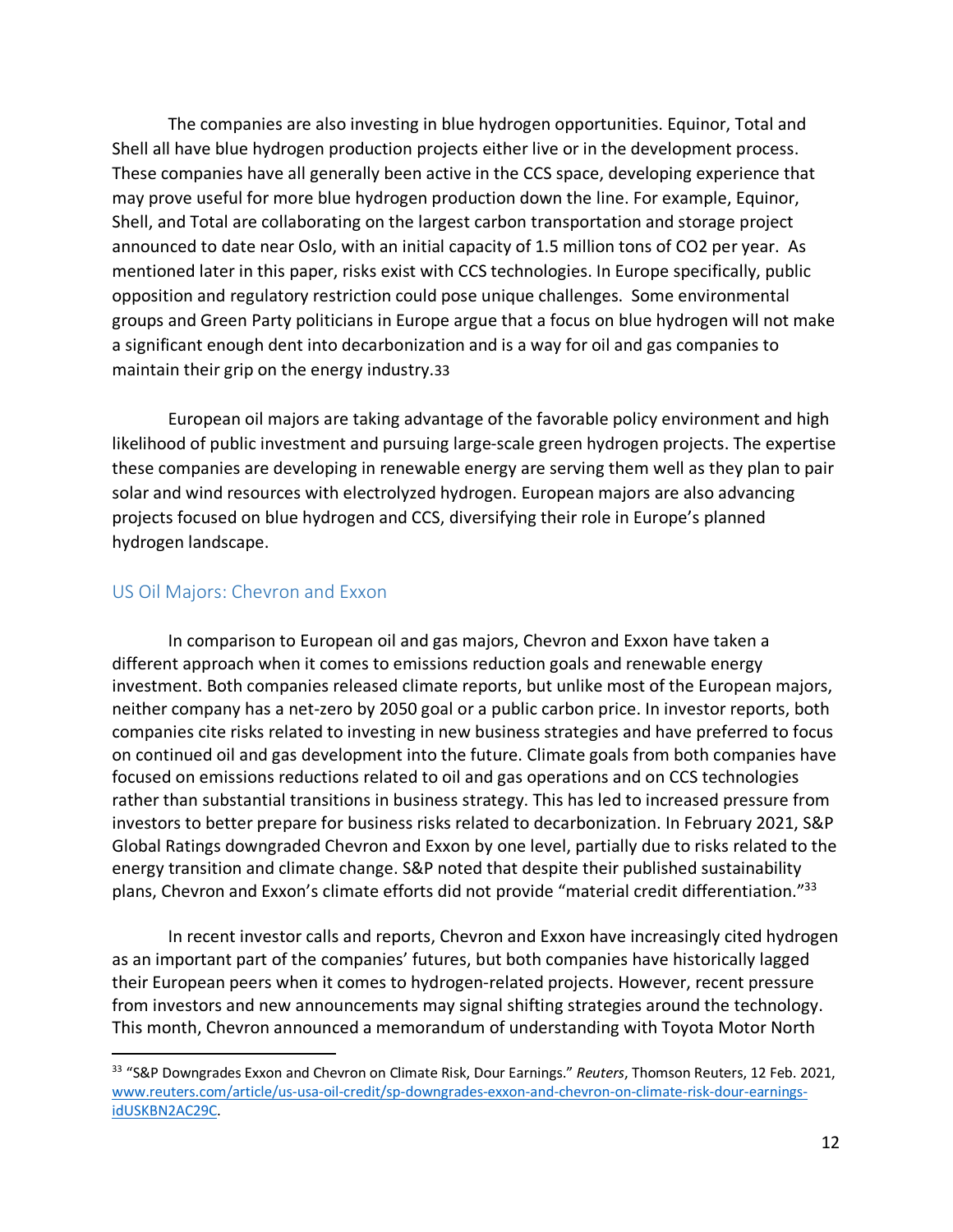America "to explore a strategic alliance to catalyze and lead the development of commercially viable, large-scale businesses in hydrogen, with the goal to advance a functional, thriving global hydrogen economy." According to the company's statement the alliance will focus on supporting hydrogen-related policy measures, researching market demand related to hydrogen-fueled transportation, and pursuing opportunities for research and development in the hydrogen space. Specific details remain sparse on the potential outcomes of the partnership.<sup>34</sup> Neither Exxon nor Chevron have operating or planned blue or green hydrogen production projects.

Despite their lack of investment in current hydrogen projects when compared to European peers, US majors have made investments in carbon capture and storage technologies that may play an important role in blue hydrogen development.<sup>35</sup> Exxon and Chevron have both invested in carbon capture technologies for years. Exxon has prioritized carbon capture in its carbon reduction goals, announcing 20 carbon capture projects around the world and a \$3 billion investment in CCS and related technologies.<sup>36</sup> This month, Exxon shared a proposal for a \$100 billion public-private carbon storage hub along the U.S. Gulf Coast, which if pursued would be the world's largest carbon capture and storage project. The company emphasized the need for government investment and support to make the project possible. Chevron operates one of the world's largest projects to bury carbon dioxide in Australia, but the project was recently found to be faulty due to sand blockage. 37

Continued investment, advancements, and policy support for CCS may give US oil majors a useful advantage when it comes to blue hydrogen production. Still, many uncertainties around CCS technologies exist. Firstly, CCS will likely remain too costly to be competitive without meaningful policies enacted to price carbon in the U.S. Secondly, carbon capture technologies have environmental risk factors including liability ownership for long-term carbon storage. Finally, CCS facilities require a system of monitoring and tracking to ensure proper capture and storage of carbon.

<sup>&</sup>lt;sup>34</sup> "Chevron (CVX) to Develop Major Hydrogen Businesses With Toyota", April 26, 2021, https://finance.yahoo.com/news/chevron-cvx-develop-major-hydrogen-160604541.html

<sup>&</sup>lt;sup>35</sup> "Hydrogen and the decarbonization puzzle (United States)", Fueling the Future, Deloitte, https://podcasts.apple.com/fi/podcast/hydrogen-and-the-decarbonization-puzzle-unitedstates/id1482227899?i=1000516144548

<sup>&</sup>lt;sup>36</sup> Exxon Mobil to Invest \$3 Billion in Carbon Capture and Other Project to Lower Emissions" The New York Times, The New York Times, 1 Feb. 2021, Cox, Lisa. www.nytimes.com/2021/02/01/business/energy-environment/exxonmobil-carbon-capture.html

<sup>37</sup> "Western Australia LNG Plant Faces Calls to Shut down until Faulty Carbon Capture System Is Fixed." *The Guardian*, Guardian News and Media, 14 Jan. 2021, www.theguardian.com/environment/2021/jan/15/westernaustralia-lng-plant-faces-calls-to-shut-down-until-faulty-carbon-capture-system-is-fixed.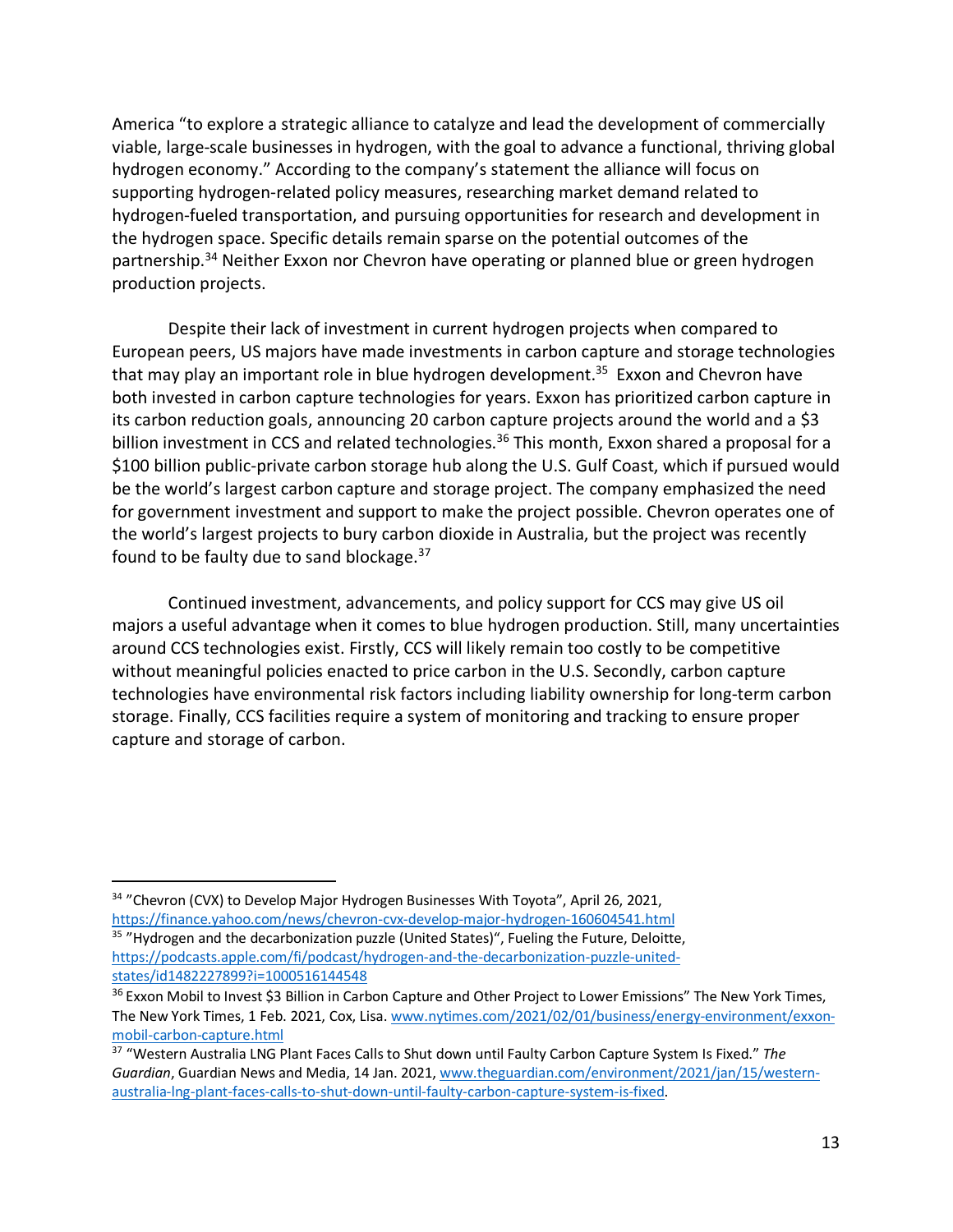## Business Risks & Opportunities

#### Risks for Oil Majors Pursuing Hydrogen:

#### Competition from Other Technologies

Many experts predict hydrogen will play a "gap-filling" role in the new energy economy, finding niche roles in the transportation, heating, and industrial sectors. Still, within all potential applications, the industry faces competition. For example, electric vehicles have gained significant momentum in different transportation applications. Heat pumps and biogas may become more competitive as heat and power sources for buildings and industry. Fossil fuels with CCS, though seen as a production source for blue hydrogen, could also compete with hydrogen in applications such as industrial heating and steel production. The competitiveness of green hydrogen is also highly dependent on the costs of natural gas. For the foreseeable future, natural gas prices are expected to remain relatively low, challenging the ability of green hydrogen to compete with traditional fossil sources. A price on carbon might improve competitiveness, but in the US, the policy remains untenable politically.

#### Blue Hydrogen's Dependence on Carbon Capture and Sequestration

Blue hydrogen is seen by many oil majors and energy experts as the more realistic avenue for hydrogen production in the near and medium term. According to a Goldman Sachs analysis, the cost of green hydrogen production can be 1.3-5.5X that of blue hydrogen depending on the price of natural gas and the LCOE of related technologies.<sup>38</sup> Still, blue hydrogen is highly dependent on advancements in CCS technology, an industry with its own unique challenges. In the US, CCS technology has become cheaper with the onset of new tax incentives but remains costly without significant public investment. A study from UC San Diego found that of the CCS projects proposed in the US, most (>80%) end in failure.<sup>39</sup> CCS faces unique challenges including long-term storage liability and potential environmental risks. Finally, many CCS technologies are not inherently carbon free and require monitoring and verification to ensure CO2 is properly captured and retained. Still, technologies are improving and many experts consider CCS to be a crucial component of a decarbonized economy. For example, in the IEA Sustainable Development Scenario, CCS makes up 15% of the reduction in emissions by 2070 compared to business as usual.<sup>40</sup>

 <sup>38</sup> Vigna, Michele Della, et al. Goldman Sachs, 2020, *Carbonomics The Rise of Clean Hydrogen*, www.goldmansachs.com/insights/pages/gs-research/carbonomics-the-rise-of-clean-hydrogen/report.pdf.

<sup>&</sup>lt;sup>39</sup> "Explaining successful and failed investments in U.S. carbon capture and storage using empirical and expert assessments", Ahmed Abdulla et al 2021 Environ. Res. Lett. 16 014036,

https://iopscience.iop.org/article/10.1088/1748-9326/abd19e/pdf

 $40$  Ibid.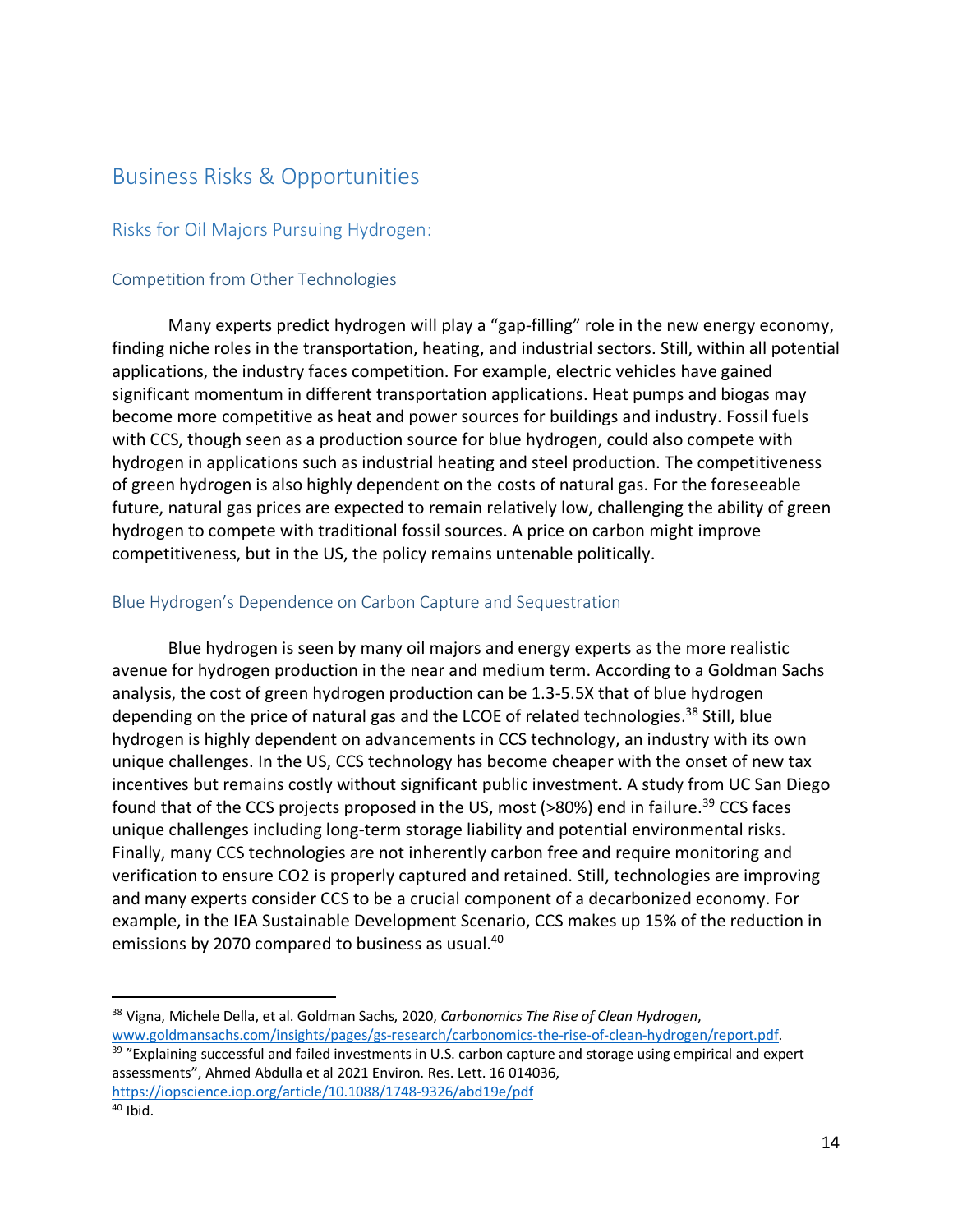#### Dependence on Supportive Policies

Finally, a carbon price or other supportive incentives are necessary to allow both green and blue hydrogen to compete in hard to abate sectors. Contrary to fossil fuels which are extracted, hydrogen must be manufactured, making it inherently more expensive. To reap the decarbonization benefits of hydrogen, governments will have to enact a price on carbon or similar incentive.<sup>41</sup> In the US, a flurry of investment into CCS followed the 45Q budget law that provided tax incentives for CCS. Continued support for CCS will likely be needed if this proves a viable method for broad scale blue hydrogen production. Other policy incentives advocated for by industry groups include larger scale government-funded R&D investment and support for pilot projects, targeted tax credits like those offered to solar and wind resources, and emissions standards for transport and power.

## Opportunities for Oil Majors Pursuing Hydrogen:

#### Transferrable Experience and Human Capital

Oil majors have a foundation of experience and human capital in segments of business that will be directly applicable to hydrogen production. Through experiences with gray hydrogen production and use in refining, CCS technologies, and pipeline and storage infrastructure, oil majors have access to experts that will prove useful in a hydrogen economy. Professionals who have worked in oil and gas for years on pipelines, gas storage, hydrogen production, refining, carbon capture and more have transferable skills that the majors can maneuver into a hydrogen-based economy. According to DNV GL's Heading to Hydrogen report, based on a survey of over 1,000 senior oil and gas professionals, oil and gas professionals are preparing for new business related to hydrogen. When asked if they expected significant increases in hydrogen use to decarbonize gas consumption, 41% of oil and gas professionals expected an increase across the operational value chain, and 50% expected hydrogen to grow in the downstream segment. $42$ 

#### Infrastructure Advantages

Oil majors have a unique opportunity to use existing infrastructure to participate in the hydrogen economy. Transporting and storing hydrogen will require large investments, presenting oil majors with an opportunity to build on existing fuel transport and storage infrastructure like pipelines, salt cavern storage, and depleted oil and gas field storage. According to Bloomberg New Energy Finance, "If hydrogen were to replace natural gas in the global economy today, 3-4 times more storage infrastructure would need to be built, at a cost

 $41$  Ibid.

<sup>&</sup>lt;sup>42</sup> DNV-GL Heading to Hydrogen Whitepaper, 2020 Sept. https://www.dnv.com/oilgas/hydrogen/heading-forhydrogen.html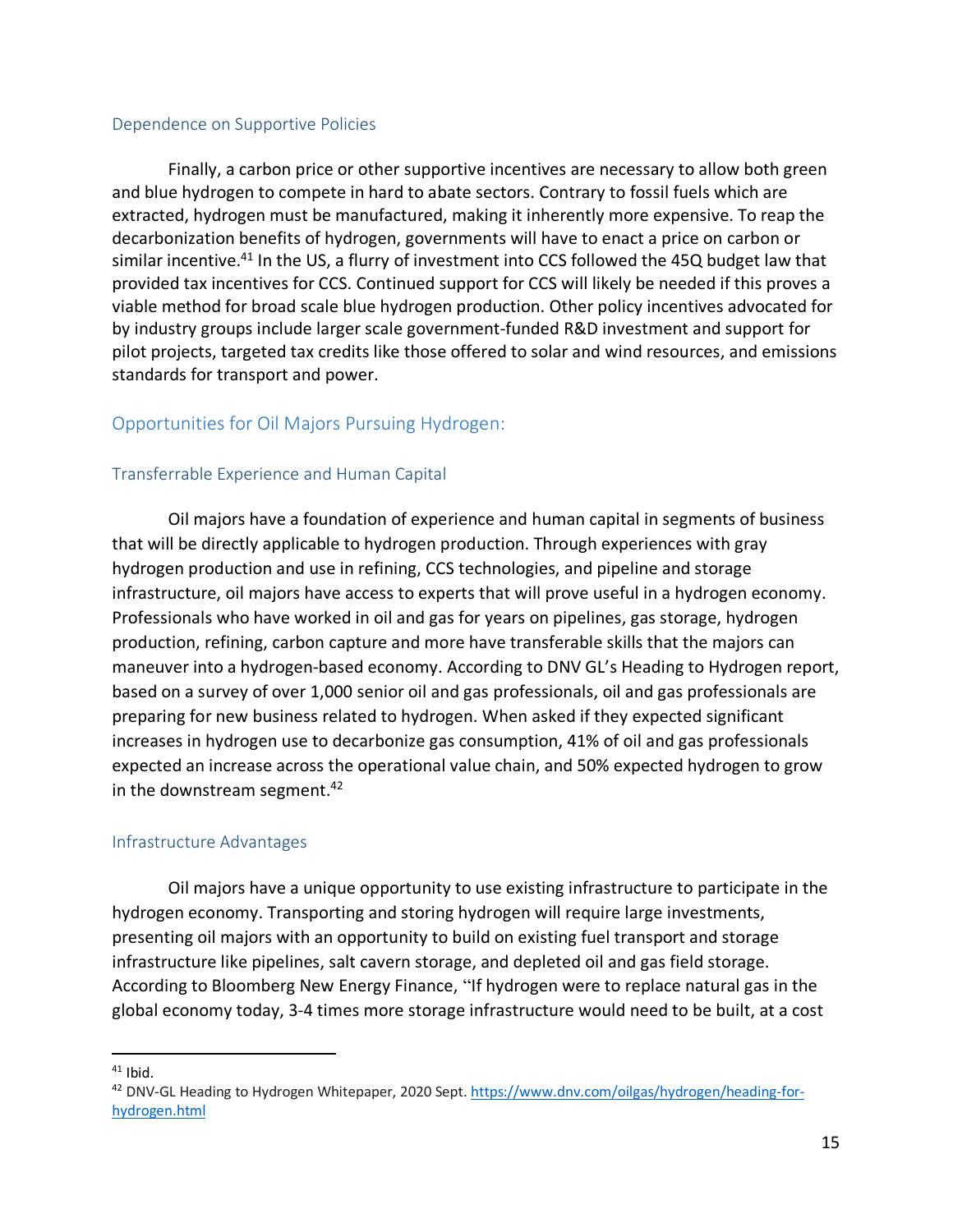of \$637 billion by 2050 to provide the same level of energy security."43 As the world decarbonizes, oil majors may be able to take advantage of an emerging appetite for investment in hydrogen-related infrastructure. For example, in Europe, policymakers are making long-term strategies related to hydrogen transport and storage hubs. In the US, the multitude of depleted gas reserves could play an important role in underground hydrogen storage.

#### Hydrogen's Role in the Evolution of the Oil and Gas Sector

Investors have increasingly prioritized environmental, social, and governance (ESG) factors and sought to reduce exposure to climate change related risks.<sup>44</sup> Oil and gas companies have experienced targeted pressure to accelerate the transition to low-carbon solutions. The poor financial performance of oil and gas companies during the COVID-19 pandemic seemingly accelerated these climate-related pressure campaigns. As mentioned previously, many oil majors are responding with unprecedented emissions reduction goals. As shown in Table 2 in the Appendix, the European oil majors have all set net zero targets by 2050. Chevron and Exxon are experiencing consistent investor pressure to set similarly ambitious targets.<sup>45</sup> Hydrogen presents a unique opportunity for oil and gas companies to build on a foundation of infrastructure and expertise advantages to pursue decarbonization. In the medium and long term, hydrogen may represent a lifeline for oil companies in a net-zero world.

## Looking Ahead

Hydrogen is a unique opportunity for oil majors to maintain relevance as policymakers and investors prioritize decarbonization. As oil majors increasingly make emissions reduction goals in response to policy and investor pressure, hydrogen may be a key part of long-term company strategies. The landscape is constantly changing and every day new hydrogen-related announcements are made. However, the future success of the technology is dependent on the level of policy support, the development of an infrastructure backbone, as well as advancements and cost-reductions across the supply chain.

 $43$  Ibid.

<sup>44</sup> "About Climate Action 100+." Climate Action 100+, www.climateaction100.org/about/.

<sup>45</sup> Govind, Hari. "Exxon Investors Warned By Activist Fund on Climate Risks: FT." *Bloomberg.com*, Bloomberg, 25 Apr. 2021, www.bloomberg.com/news/articles/2021-04-25/exxon-investors-warned-of-risk-from-emissions-goalsft-reports?sref=mPmNm70H.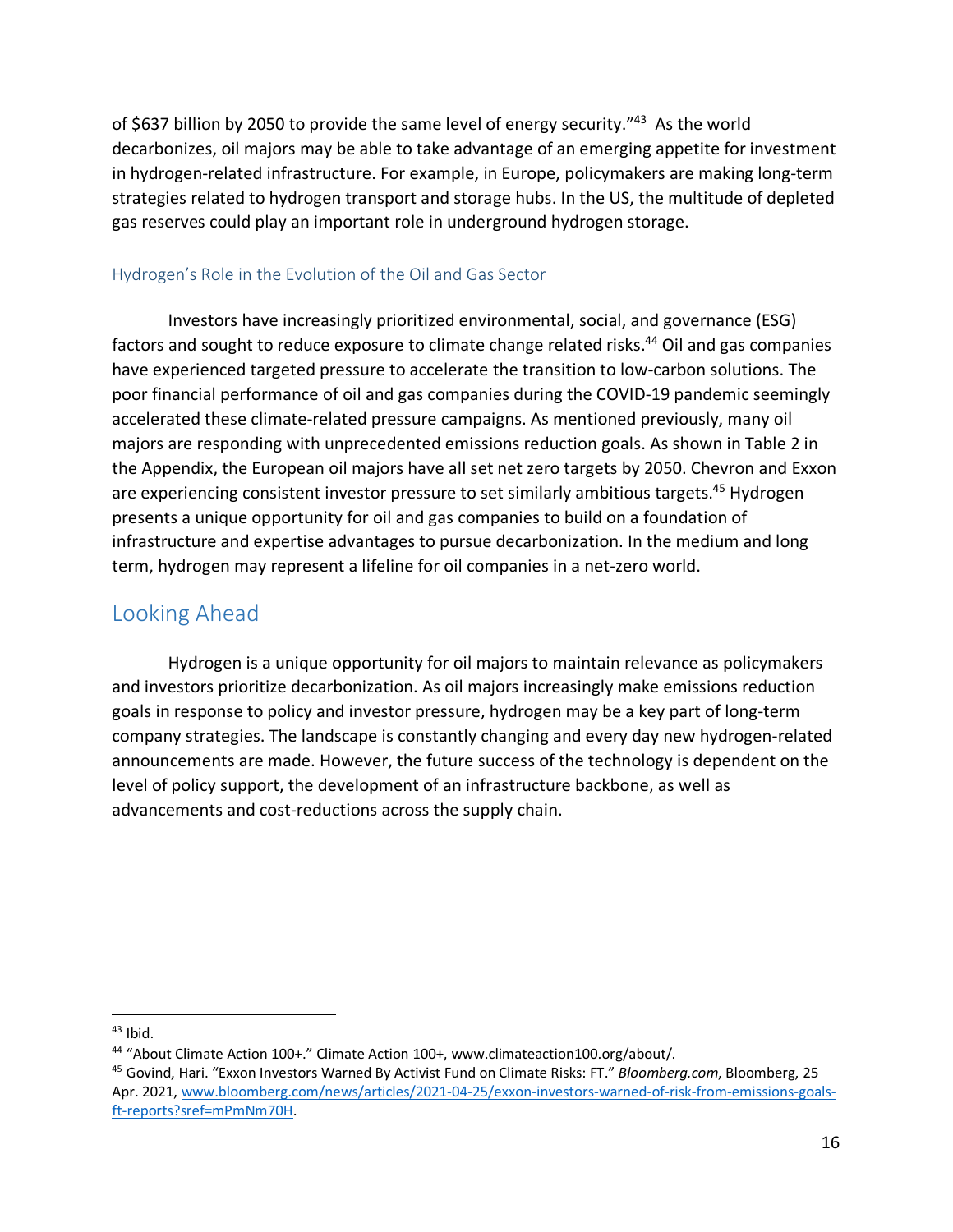# Appendix

|  | <b>Table 1: Costs of Hydrogen Production</b> |
|--|----------------------------------------------|
|--|----------------------------------------------|

|                        |                                 | Costs (\$/kg H2) |                   |                        |                                                                                                                                 |
|------------------------|---------------------------------|------------------|-------------------|------------------------|---------------------------------------------------------------------------------------------------------------------------------|
| <b>Colors of H2</b>    | <b>Power Source of</b><br>H2    | <b>IEA, 2018</b> | <b>BNEF, 2020</b> | Goldman<br>Sachs, 2020 | <b>World Nuclear</b><br><b>Association (via</b><br>International<br><b>Atomic Energy</b><br>Agency '19 & Lucid<br>Catalyst '20) |
| Green                  | Renewable<br>Energy             | $3.0 - 7.5$      | $2.5 - 4.52$      | $3.0 - 8.0$            |                                                                                                                                 |
| Blue                   | Natural Gas or<br>Coal with CCS | $1.5 - 2.9$      | $1.4 - 3.4$       | $1.4 - 2.6$            |                                                                                                                                 |
| Gray                   | <b>Natural Gas</b>              | $0.9 - 3.2$      |                   | $0.9 - 2.0$            |                                                                                                                                 |
| Brown / Black          | Coal                            | $1.2 - 2.2$      |                   | $0.97 - 1.3$           |                                                                                                                                 |
| Pink / Purple /<br>Red | Nuclear<br>Electrolysis         |                  |                   |                        | $2.0 - 4.15$                                                                                                                    |

## **Table 2: Comparing Oil Major Net Zero and Renewable Energy Targets**

| <b>Oil Major</b> | <b>Commitment to Net</b><br><b>Zero Emissions</b> | <b>Internal Carbon Price (Per Ton</b><br>of CO <sub>2</sub> )                                                                                                                | <b>Renewables Investment</b>                                           |
|------------------|---------------------------------------------------|------------------------------------------------------------------------------------------------------------------------------------------------------------------------------|------------------------------------------------------------------------|
| BP               | Net Zero by 2050                                  | \$40 today, \$100 in 2030 <sup>46</sup>                                                                                                                                      | 10x increase in low-carbon<br>energy to \$5B / year over the<br>decade |
| Equinor          | Net Zero by 2050                                  | Countries w/out Carbon price:<br>$$55/$ ton CO <sub>2</sub> .<br>Countries w carbon price, min.<br>\$55/ton or country carbon price<br>Exploring USD \$100/ton <sup>47</sup> | Expecting capacity of 4-6 GW<br>by 2026 and 12-16 GW by<br>2035        |
| Total            | Net Zero by 2050                                  | \$40 today, \$100 in 2030                                                                                                                                                    | 100 GWs gross renewable<br>capacity by 2030                            |
| Shell            | Net Zero by 2050                                  | Not public                                                                                                                                                                   | \$2-3 B in renewables annually                                         |
| Exxon            | None                                              | Not public                                                                                                                                                                   | N/A                                                                    |
| Chevron          | None                                              | Not public                                                                                                                                                                   | \$750M through 2028 on<br>renewables projects and offsets              |

 <sup>46</sup> Parnell, John. "BP Adopts \$100 Carbon Price Assumption for 2030, With Big Implications for Clean Energy." *Greentech Media*, Greentech Media, 16 June 2020, www.greentechmedia.com/articles/read/european-oil-majorsready-to-scale-up-energy-transition-investment.

<sup>&</sup>lt;sup>47</sup> Equinor CDP Climate Change Questionnaire 2020, September 3, 2020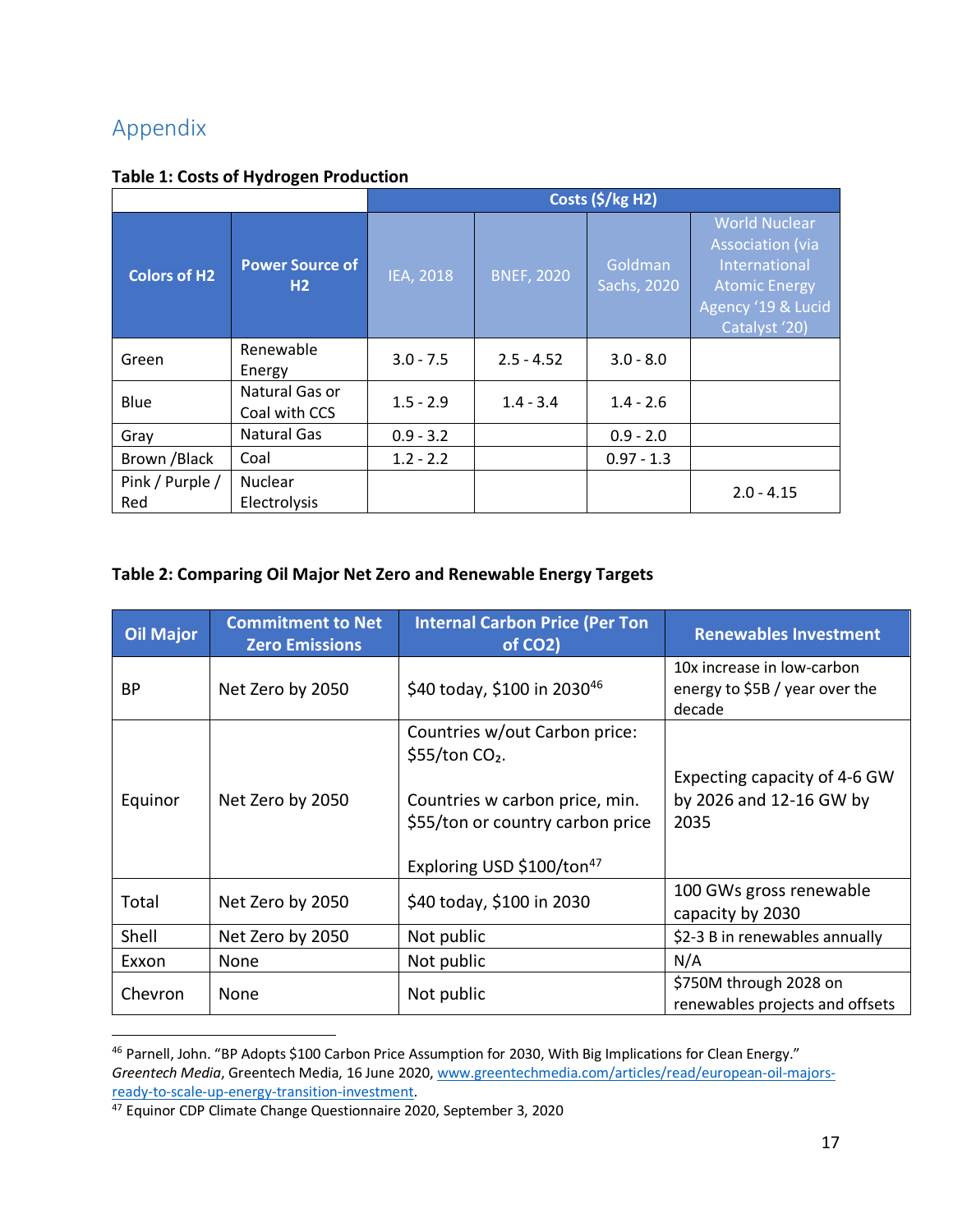## Works Cited

#### 2020, *ROAD MAP TO A US HYDROGEN ECONOMY*,

static1.squarespace.com/static/53ab1feee4b0bef0179a1563/t/5e7ca9d6c8fb3629d399f

e0c/1585228263363/Road+Map+to+a+US+Hydrogen+Economy+Full+Report.pdf.

Abdulla, Ahmed, et al. 2020, *Explaining Successful and Failed Investments in U.S. Carbon Capture and Storage Using Empirical and Expert Assessments*,

iopscience.iop.org/article/10.1088/1748-9326/abd19e. "About Climate Action 100+." *Climate Action 100+*, www.climateaction100.org/about/.

Beck, Lee. "The US Section 45Q Tax Credit for Carbon Oxide Sequestration: An Update."

*Globalccsinstitute.com*, Global CCS Institute, Apr. 2020,

www.globalccsinstitute.com/wp-

content/uploads/2020/04/45Q\_Brief\_in\_template\_LLB.pdf.

"Bp and Equinor form strategic partnership to develop offshore wind energy in US", 10

September 2020, https://www.bp.com/en/global/corporate/news-and-insights/pressreleases/bp-and-equinor-form-strategic-partnership-to-develop-offshore-wind-energyin-us.html

- "Bp Australia Announces Feasibility Study into Hydrogen Energy Production Facility: News and Insights: Home." *Bp Global*, www.bp.com/en/global/corporate/news-andinsights/press-releases/bp-australia-announces-feasibility-study-into-hydrogen-energyproduction-facility.html.
- "Communication from the Commission: A Clean Planet for All A European Strategic Long-Term Vision for a Prosperous, Modern, Competitive and Climate Neutral Economy." *EUR*, 28 Nov. 2018, eur-lex.europa.eu/legal-content/EN/TXT/?uri=CELEX%3A52018DC0773.
- "Could Our Green Transformation Inspire Yours?" *Our Green Energy Transformation | Ørsted*, us.orsted.com/about-orsted/our-green-energy-transformation.
- Cox, Lisa. "Western Australia LNG Plant Faces Calls to Shut down until Faulty Carbon Capture System Is Fixed." *The Guardian*, Guardian News and Media, 14 Jan. 2021,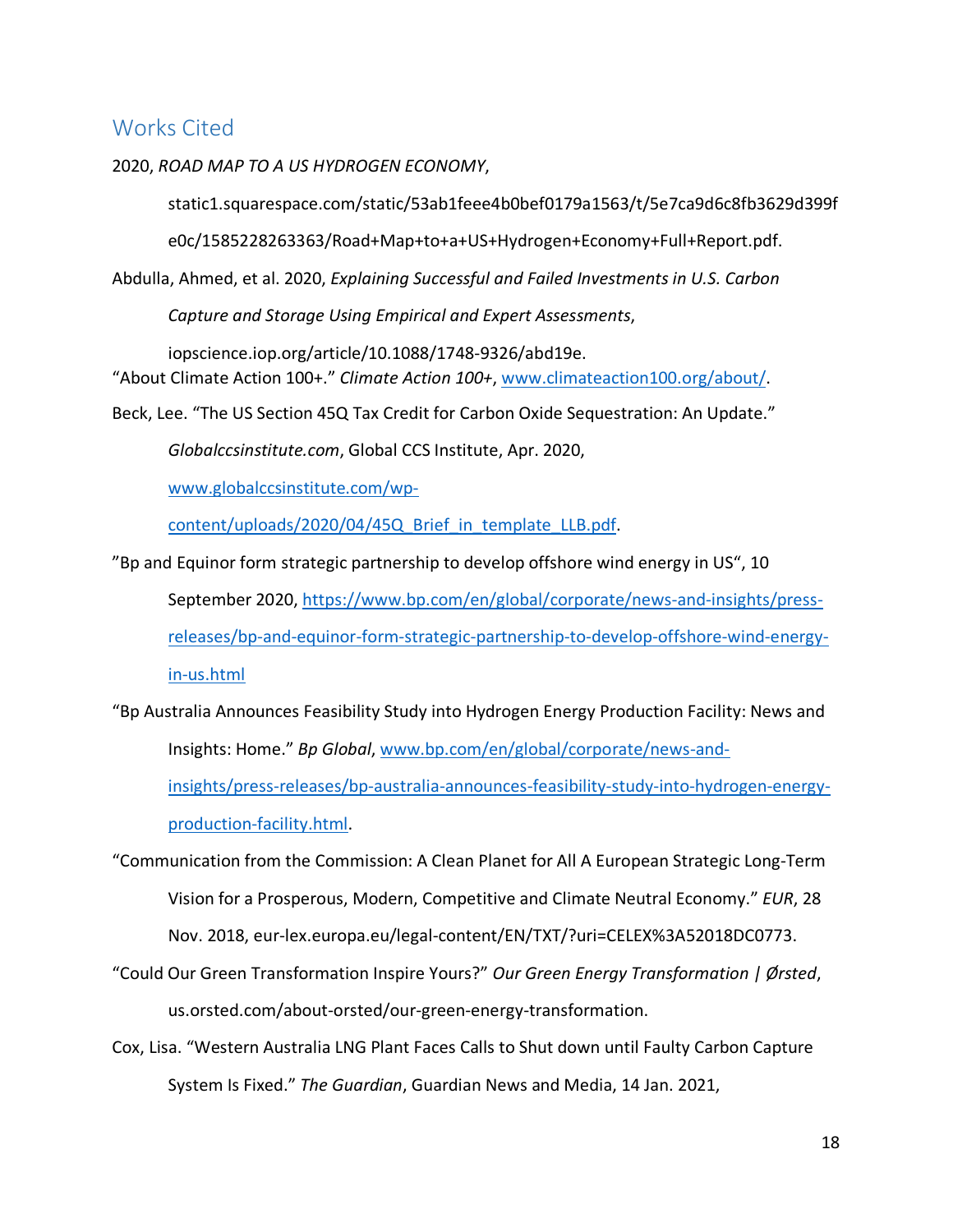www.theguardian.com/environment/2021/jan/15/western-australia-lng-plant-facescalls-to-shut-down-until-faulty-carbon-capture-system-is-fixed.

DNV-GL Heading to Hydrogen Whitepaper, 2020 Sept.

https://www.dnv.com/oilgas/hydrogen/heading-for-hydrogen.html

Elliott, Stuart. "UK Oil, Gas Industry Sees Role in Hydrogen, CCS Developments." Edited by Jonathan Dart, *UK Oil, Gas Industry Sees Role in Hydrogen, CCS Developments | S&P Global Platts*, 29 Jan. 2020, www.spglobal.com/platts/en/market-insights/latestnews/coal/012920-uk-oil-gas-industry-sees-role-in-hydrogen-ccsdevelopments?utm\_campaign=corporatepro&utm\_medium=contentdigest&utm\_sourc

e=oilmajors\_shifting\_landscape.

Equinor CDP Climate Change Questionnaire 2020, September 3, 2020

- Equinor. "Equinor Partners with BP in US Offshore Wind to Capture Value and Create Platform for Growth." *Equinor.com*, Equinor, 10 Sept. 2020, www.equinor.com/en/news/2020- 09-offshore-wind.html.
- "Explaining successful and failed investments in U.S. carbon capture and storage using empirical and expert assessments", Ahmed Abdulla et al 2021 Environ. Res. Lett. 16 014036, https://iopscience.iop.org/article/10.1088/1748-9326/abd19e/pdf

"Exxon Mobil to Invest \$3 Billion in Carbon Capture and Other Projects to Lower Emissions."

*The New York Times*, The New York Times, 1 Feb. 2021,

www.nytimes.com/2021/02/01/business/energy-environment/exxon-mobil-carboncapture.html.

- Govind, Hari. "Exxon Investors Warned By Activist Fund on Climate Risks: FT." Bloomberg.com, Bloomberg, 25 Apr. 2021, www.bloomberg.com/news/articles/2021-04-25/exxoninvestors-warned-of-risk-from-emissions-goals-ft-reports?sref=mPmNm70H.
- Graichen, Patrick, and Dave Jones. "EU Power Sector in 2020." *Ember Climate*, 15 Feb. 2021, ember-climate.org/project/eu-power-sector-2020/#:~:text=%2D20%25-

,Europe's%20Power%20Sector%20in%202020%2C%20published%20by%20Ember%20an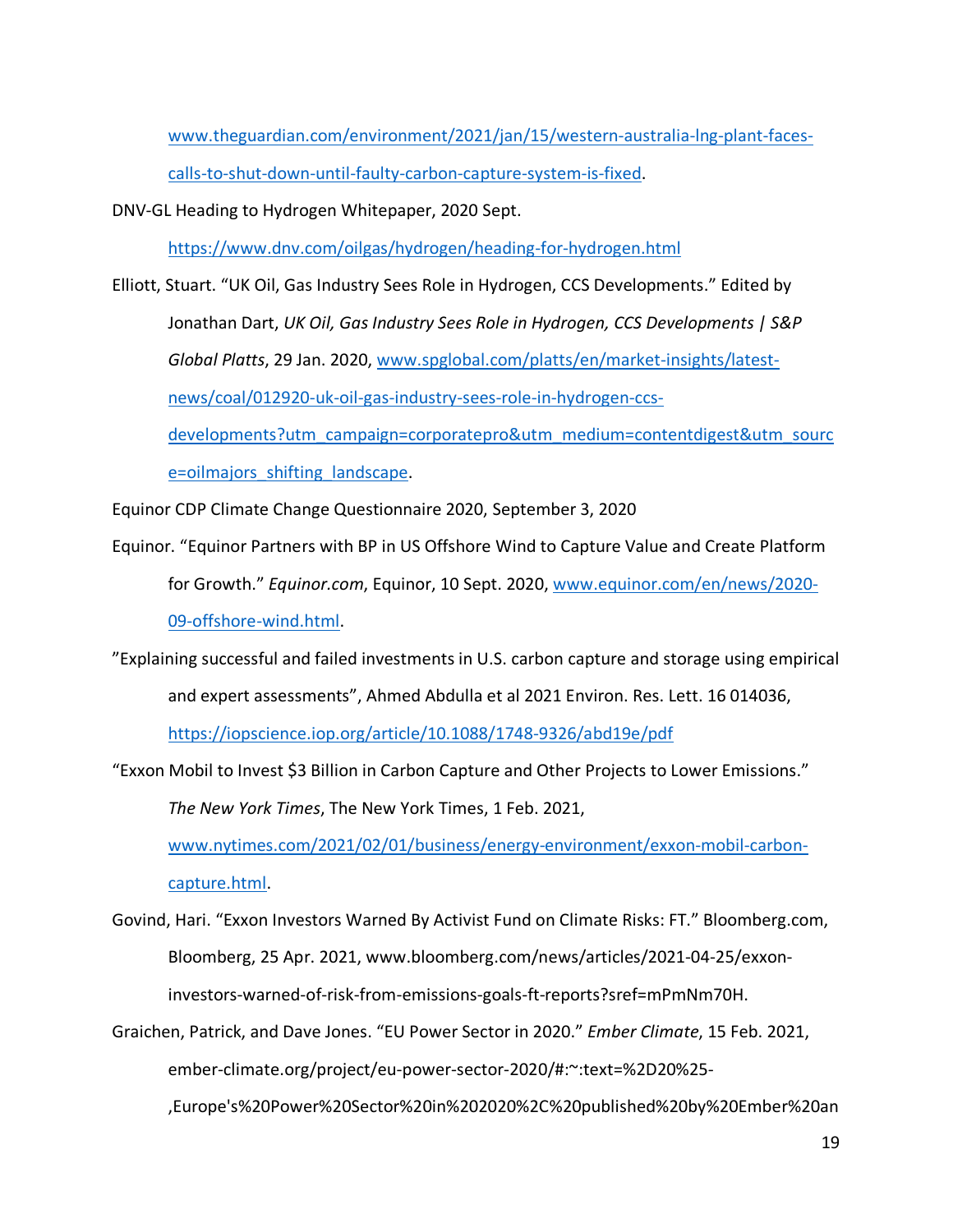d,Energiewende%20on%2025th%20January%202021.&text=Gas%20generation%20only %20fell%204,demand%20drop%20from%20the%20pandemic.&text=Fossil%20gas%20st ill%20supplied%2020,14%25%20higher%20than%20in%202015.

Ho, Jacqueline, et al. Resources for the Future, 2016, *Plugging the Gaps in Inactive Well Policy*, media.rff.org/archive/files/document/file/RFF-Rpt-PluggingInactiveWells.pdf.

Hornyak, Tim. "An \$11 Trillion Global Hydrogen Energy Boom Is Coming. Here's What Could Trigger It." *CNBC*, CNBC, 4 Dec. 2020, www.cnbc.com/2020/11/01/how-salt-caverns-

may-trigger-11-trillion-hydrogen-energy-boom-

.html#:~:text=Caverns%20can%20be%20created%20in,water%2C%20which%20dissolve

s%20the%20salt.&text=Hydrogen%20electrolyzers%20can%20convert%20water,reconv

erted%20to%20electricity%20when%20needed.

"Hydrogen and the decarbonization puzzle (United States)", Fueling the Future, Deloitte,

https://podcasts.apple.com/fi/podcast/hydrogen-and-the-decarbonization-puzzle-

united-states/id1482227899?i=1000516144548

"Hydrogen Pipelines." *Energy.gov*, www.energy.gov/eere/fuelcells/hydrogen-

pipelines#:~:text=Approximately%201%2C600%20miles%20of%20hydrogen,operating%

20in%20the%20United%20States.

"IEA Energy Technology Perspectives 2020." *IEA Webstore*, 2020,

webstore.iea.org/download/direct/4165.

"Kickstarting the Green Hydrogen Economy." *NortH2*, 12 Apr. 2021, www.north2.eu/en/.

*Making Plans for a Hydrogen 'Backbone' across Britain*, 18 Mar. 2021,

www.nationalgrid.com/stories/journey-to-net-zero-stories/making-plans-hydrogenbackbone-across-

britain#:~:text=Project%20Union%20is%20National%20Grid's,industrial%20clusters%20 around%20the%20country.&text=The%20project%20is%20exploring%20a,West%20and %20South%20Wales%20clusters.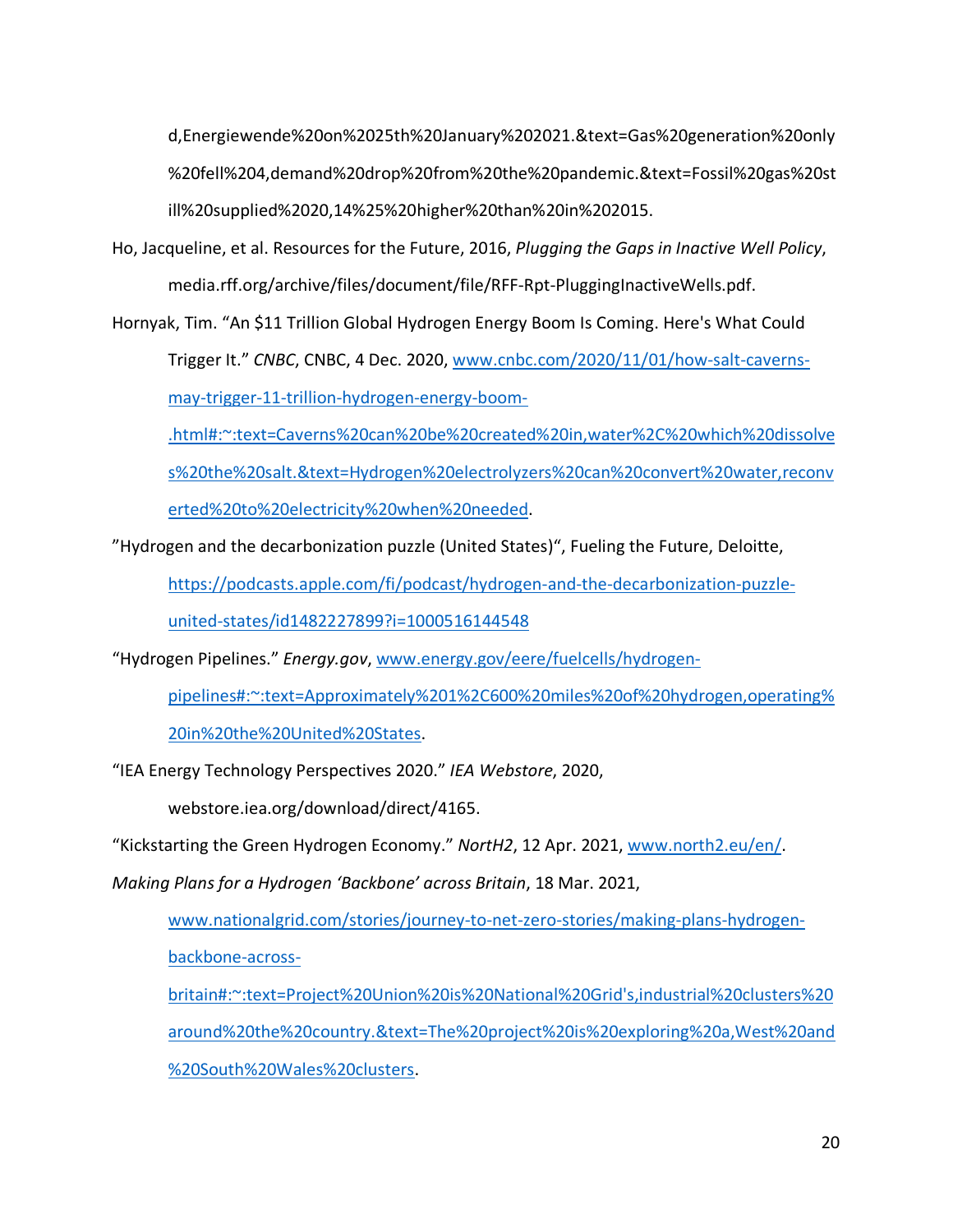Melvin, Jasmin. "US Seen Lagging in Hydrogen Investment, Deployment as Long-Term Vision Lacking." *US Seen Lagging in Hydrogen Investment, Deployment as Long-Term Vision Lacking | S&P Global Platts*, 9 Mar. 2021, www.spglobal.com/platts/en/marketinsights/latest-news/electric-power/030921-us-seen-lagging-in-hydrogen-investmentdeployment-as-long-term-vision-lacking.

Page, Brad, et al. "Global Status of CCS." *Global CCS Institute* , Dec. 2020,

www.globalccsinstitute.com/wp-content/uploads/2020/12/Global-Status-of-CCS-Report-2020\_FINAL\_December11.pdf.

Parnell, John. "BP Adopts \$100 Carbon Price Assumption for 2030, With Big Implications for Clean Energy." *Greentech Media*, Greentech Media, 16 June 2020, www.greentechmedia.com/articles/read/european-oil-majors-ready-to-scale-upenergy-transition-investment.

Redmond, Simon, et al. "The Hydrogen Economy: Can Natural Gas And H2 Have A Symbiotic Relationship?" *The Hydrogen Economy: Can Natural Gas And H2 Have A Symbiotic Relationship? | S&P Global Ratings*, 19 Nov. 2020,

www.spglobal.com/ratings/en/research/articles/210422-the-hydrogen-economy-can-

natural-gas-and-h2-have-a-symbiotic-relationship-11911512.

*REFHYNE*, 7 July 2020, refhyne.eu/.

Reilly, Thomas. "Hydrogen Policy Development in the UK." *Inside Energy & Environment*, 29 Mar. 2021, www.insideenergyandenvironment.com/2021/03/hydrogen-policydevelopment-in-theuk/#:~:text=By%202030%2C%20the%20UK%20is,based%20around%20CCUS%20and%2 0hydrogen.&text=The%20UK%20Government%20is%20planning,to%20be%20agreed%2 0in%202022.

"S&P Downgrades Exxon and Chevron on Climate Risk, Dour Earnings." *Reuters*, Thomson Reuters, 12 Feb. 2021, www.reuters.com/article/us-usa-oil-credit/sp-downgradesexxon-and-chevron-on-climate-risk-dour-earnings-idUSKBN2AC29C.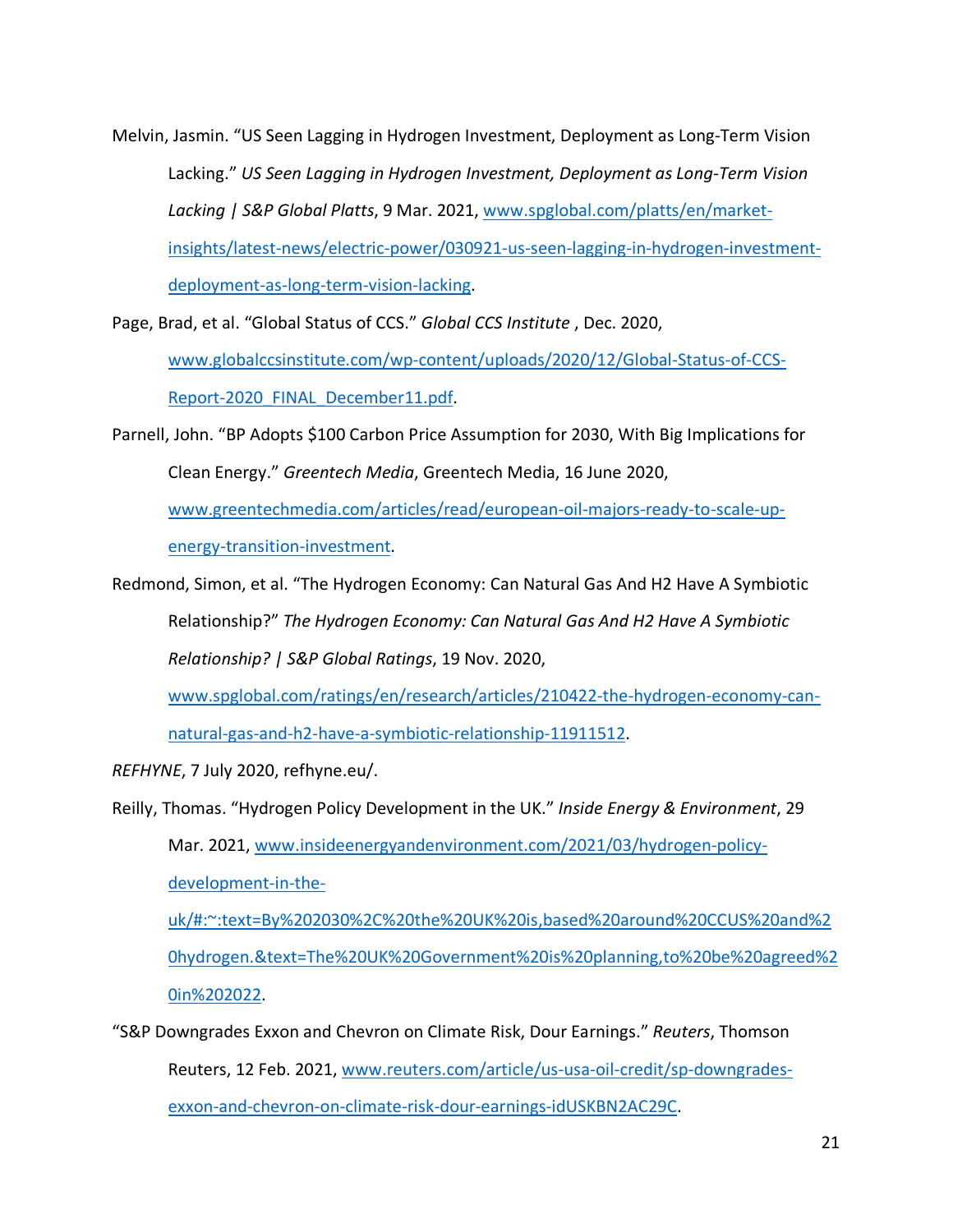"Solar and Wind: Our Ambition in Renewable Energies." *Total.com*, Total,

www.total.com/energy-expertise/exploration-production/renewable-energies/solarenergy-and-wind-energy.

"Storing Hydrogen Underground Could Boost Transportation, Energy Security." *Sandia National Laboratories: News Releases : Storing Hydrogen Underground Could Boost Transportation, Energy Security*, 9 Dec. 2014, share-

ng.sandia.gov/news/resources/news\_releases/underground\_hydrogen/#.Wsp9GIjwY2

"The Energy Relationship Between Russia and the European Union", Authored by: Nemanja

Popovic, February 2020, https://www.e-ir.info/2020/02/24/the-energy-relationshipbetween-russia-and-the-european-

union/#:~:text=In%202018%2C%20around%2040%25%20of,Europe%20(Gazprom%2C% 202018).

"TOTAL AND ENGIE PARTNER TO DEVELOP FRANCE'S LARGEST SITE FOR THE PRODUCTION OF GREEN HYDROGEN FROM 100% RENEWABLE ELECTRICITY." *Total.com*, Total, 13 Jan. 2021, www.total.com/media/news/press-releases/total-and-engie-to-develop-france-slargest-site-of-green-hydrogen.

"Treasury, IRS Provide Regulations to Help Businesses Claim Credits for Carbon Capture." *Internal Revenue Service*, 28 May 2020, www.irs.gov/newsroom/treasury-irs-provideregulations-to-help-businesses-claim-credits-for-carbon-capture.

"U.S. Department Of Energy Awards \$2 Million To Develop Clean Hydrogen Technologies." *Energy.gov*, 15 Mar. 2021, www.energy.gov/articles/us-department-energy-awards-2 million-develop-clean-hydrogen-technologies.

"U.S. Energy Information Administration - EIA - Independent Statistics and Analysis."

*International - U.S. Energy Information Administration (EIA)*,

www.eia.gov/international/overview/world.

United States, Congress, Bru, Tina, and Sveinung Rotevatn. *The Norwegian Government's Hydrogen Strategy – towards a Low Emission Society*, 2020.